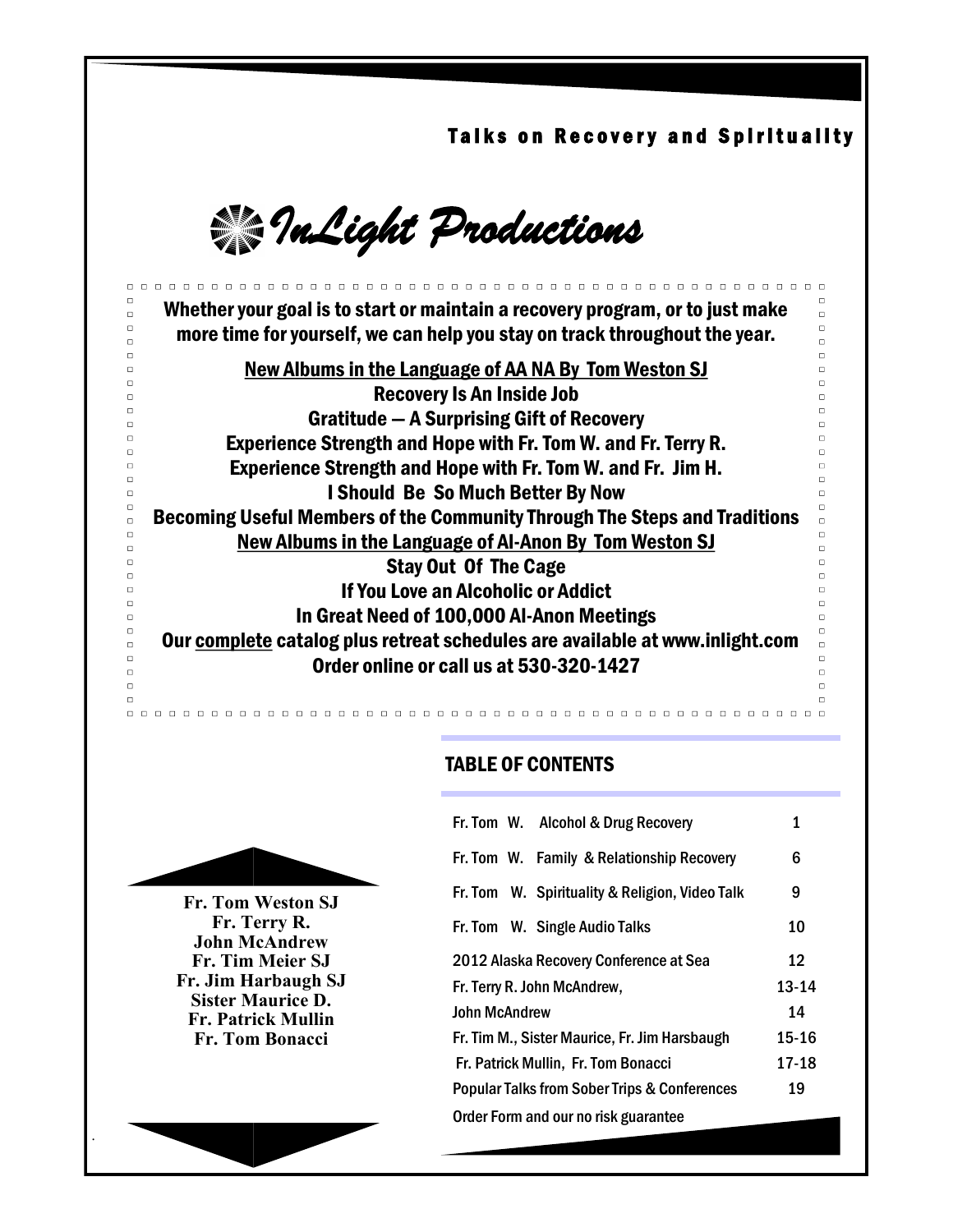# **FATHER TOM WESTON, SJ**

# **Alcohol & Drug Recovery Audio CDs**

#### **The Flexible, Practical, Useful Twelve Steps**

Are we willing to get well someone else's way? Are we willing to have a beginner's mind as a basis for daily living? Can we turn things over to God's good care as a way to get out of the argument and stop fighting? While going through the 12 Steps, Fr. Tom W. tackles hard issues such as intolerance, bigotry, isolation and feeling disconnected. Tom shares his understanding of God and what to do when you don't have enough hope. And what do we do about anger – in ourselves and from others? Tom discusses what healthy looks and feels like, what makes a good share at a meeting and what restored to sanity means. It's not enough just being in recovery – it's finding the joy in recovery. (8/18) \$43.00 D0174 5 CD Album

#### **Waking Up To The Here and Now**

In these wonderful talks, Father Tom W. shares with us how to focus on the present, where we are continually restored to sanity. Living in the present is where we find serenity, our truth and our HP. Do we have a willingness to respond? Recovery is an ongoing process. We don't get fixed, we get to wake up. And if we are willing, we keep waking up. Fr. Tom reminds us to pay attention and not get discouraged. Do what works. Keep growing. Keep learning new things. Whether you are a new comer, or have been in the program for a long time, these talks expand our awareness, recovery and gratitude. (1/18)

\$51.00 #D0172 6 CD Album

#### **Recovery Is An Inside Job**

Father Tom poses some very important questions: Why do I choose? What am I feeling? What are my motives? What is the role of resentments in my life? Do I know what my fears are? He shares with us why these are key to our growth and how we are influenced by them. He discusses guilt, powerlessness, grief and healing. We need tools to help us change how we think. These talks help us to have a better awareness of ourselves and to continue growing in recovery. Liturgy and the 11<sup>th</sup> Step: Sharing Scripture and the Eucharist, Lent 2017 is disc 5 in this album. (04/17)

\$43.00 #D0170 5 CD album

## **GRATITUDE – A SURPRISING GIFT OF RECOVERY**

There are many surprises in recovery. A big one is that we discover that we become grateful. Father Tom takes us on a journey of looking at all we have been given. He speaks with us about love, open hearted expressions of a Higher Power, the gifts of our disease, and the gratitude for recovery and freedom. He discusses how to live life – not merely survive it. Father Tom talks with us about what to do when things get really difficult – and it will. In recovery, we all end up back at Step 1 at one point or another, and he shows us what to do; how to turn it over, discusses self-centered fear, and developing the muscle to identity with others. Father Tom leads us in a truly wonderful Gratitude meditation that will expand our gratitude for all we have been given. (1/17)

\$43.00 #D0169 5 CD Album

#### **EXPERIENCE, STRENGTH AND HOPE WITH FR. TOM W. AND FR. JIM H.**

Tom and Jim share their thoughts on a variety of topics such as humility, compassion, the qualities of mature people, resistance to change, perfectionism and relationships. Tom and Jim use the language of AA and Al-Anon focusing on the transformation from self-will to God's will. (1/16)

\$51.00 #D0167 6 CD Album

## **EXPERIENCE, STRENGTH, AND HOPE WITH FR. TOM W. AND FR. TERRY R.**

In this very special retreat Tom, and his sponsor Terry, share their thoughts on a variety of topics such as sanity, self-centered fear, our capacity to receive God's love, judgements, defects of character, and the role of sponsorship. Tom and Terry focus on the transformation that occurs with recovering people. (8/15)

\$43.00 #D0166 5 CD Album

## **I SHOULD BE SO MUCH BETTER BY NOW!**

Tom talks about how trying harder can kill us. We have spent too long throwing energy into the things we cannot change. He talks about self deception, before and after recovery. Being alive, we get to experience lots of ups and downs. And when we go back to step one, we start over again. It doesn't mean we are doing something wrong….it means we are rebuilding. He shares with us how being hurt shows up as disappointment, anger, fear and sorrow. Going into those empty places brings up different feelings for each of us. Tom reminds us that grief is part of recovery and sorrow is useful. He speaks of love and how loving others doesn't change them...but rather how it changes us. Tom shares with us how to pray with a more generous heart. And he shows us some ways to tell when you are growing spiritually. (05/15)

\$51.00 #D0165 6 CD Album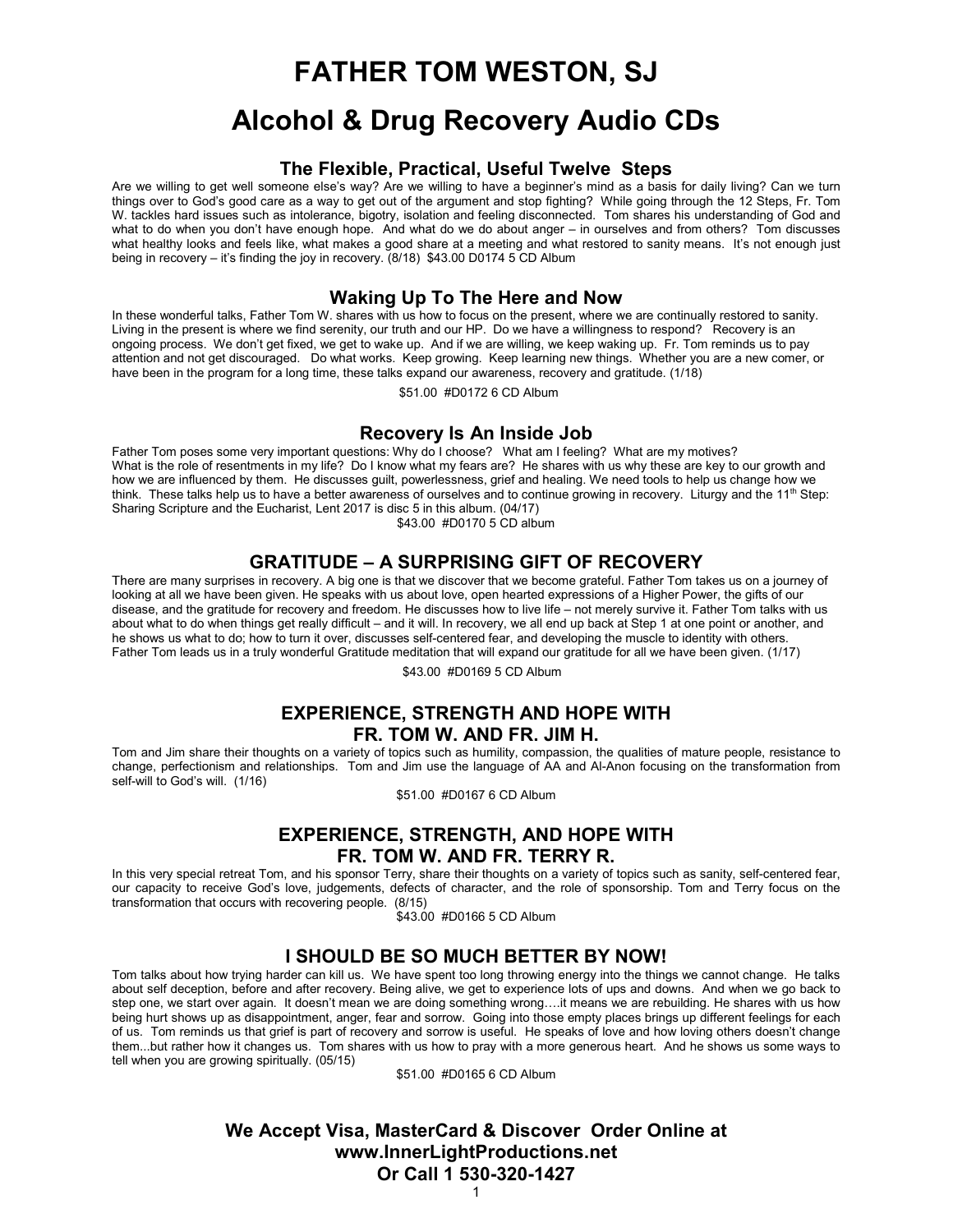## **Becoming Useful Members Of The Community Through The Steps and Traditions**

When we come into the rooms we are very immature. Nothing is our fault and we have secrets. We have trouble with personal relationships and have no idea what to do with our emotions. Father Tom discusses the practical and spiritual aspects of the 12 Steps and 12 Traditions that help us grow up. Wait!…..you think you might not want to learn more about the traditions – think again. Our steps and our traditions help us with our recovery, our relationships, and our connection with a Higher Power. And Tom shares new and humorous stories illustrating the 12 Steps and 12 Traditions working in our lives. There is a long period of rebuilding after we enter these rooms. We need new skills to notice what is at work in our lives. These wonderful talks show us, with a little recovery and maturity, how to be in dialogue with others in recovery, with our families and our community. (Recorded 01/15) \$51.00 #D0164 6 CD Album

#### **Don't Try Harder, Resist Less**

What do we do when we can't do much about something, and we want to anyway? Or we want something to happen right now! Tom talks about surrender...about throwing our burdens down. He reminds us to resist less. It is not a matter of trying harder. And we don't have to fight so hard.In recovery we experience a shifting of inner equilibrium. This does not come about from doing, but by relaxing and letting go. Tom talks to us about resisting less—in our own recovery, in trusting our feelings, in experiencing a Higher Power, and even during times of grief. We talk about this being a spiritual program, but what does spiritual mean? Is it vague and theoretical….does it have anything to do with me? How do we know when something real is going on? Tom discusses these topics and guides us on an excellent meditation. There is much we cannot change, but there is much we can. And we get to do it in a very new way. (Recorded 09/14)

\$51.00 #D0163 6 CD Album

## **Keeping It Practical & Simple: Living In The World of Recovery**

Fr. Tom has just returned from the Middle East and brings with him many stories and insights from his travel to Abu Dhabi. Tom takes a deeper look at the Serenity Prayer and provides new meaning as to what we can and cannot change. Powerless and unmanageability, we learn to talk about this in recovery. The second step offers us a way out…Step 2 offers hope. Tom discusses the fantasy of recovery that every day we get better. We all understand God differently. Tom suggests looking for God in all things, and ways to "notice God". How to meditate? What works, what does not work. Try some of Tom's approaches to meditation. The retreat concludes with a review of the tenth step using the Examen developed by Ignatius of Loyola as a way to find God in all things. (06/14)

#D0162 6 CD Album \$51.00

#### **Remember to Remember**

Whether we are a newcomer or a cranky old timer, we need to remember. Father Tom reminds us that almost all we need to know to stay sober was told to us in the first 90 days of recovery. We come in to the rooms with very bad attitudes and the Steps meet us right where we are. And we get well. Remember to remember this. Our stories are important for us to remember, and important for others to hear. We need to remember that God works directly with each one of us and that we do not need to define a higher power to tap in to the source. Remember to ask for help throughout the day. Father Tom reminds us to get out of our head and our comfort zone. Ours is a program of action. Be aware of what we are remembering – is it gratitude or past hurts? Remember to embrace change and be willing to be uncomfortable. Remember that the comfort will return. Remember that we are not alone. And remember to pass it on. (01/13)

#D0159 6 CD Album \$51.00

#### **Desperate Enough? Thank God!**

Fr. Tom says that you have to have the gift of desperation to want to come to AA and you have to double that for Al-Anon. This program is our last option available which is good because we need to be desperate enough to ask for help and willing enough to receive it. Fr. Tom talks about needing to learn new skills, like detachment, letting go of old ideas and the importance of listening. He discusses how to be awake and reflect on our own behavior, how to act in loving ways, and how to show love. We are given tools to stop blaming others, and we discover what a huge relief it is to admit when we are wrong—which is one of the great signs of adulthood. Tom reminds us that we have been let out of slavery into freedom, and that we didn't do it alone. A power greater than ourselves has been at work in our lives. (01/12)

#D0157 6 CD Album \$51.00

#### **Observations About Our Journey**

Fr. Tom brings us stories, and insights, sprinkled with humor about our spiritual journey in recovery. Tom explores how we recover what we once thought was lost. He asks how well do we pay attention to the gifts we have been given? Do we take for granted the riches we have found in recovery? How can we open our hearts to the fullness of life? He explores the "...satisfactions of right living…" from the "12 & 12". He talks about recognizing feelings, and reminds us that being uncomfortable is not necessarily bad. Tom shares practical techniques for prayer and meditation using our own daily reader as another way to improve our conscious contact with God. (01/11)

#D0155 6 CD Album \$51.00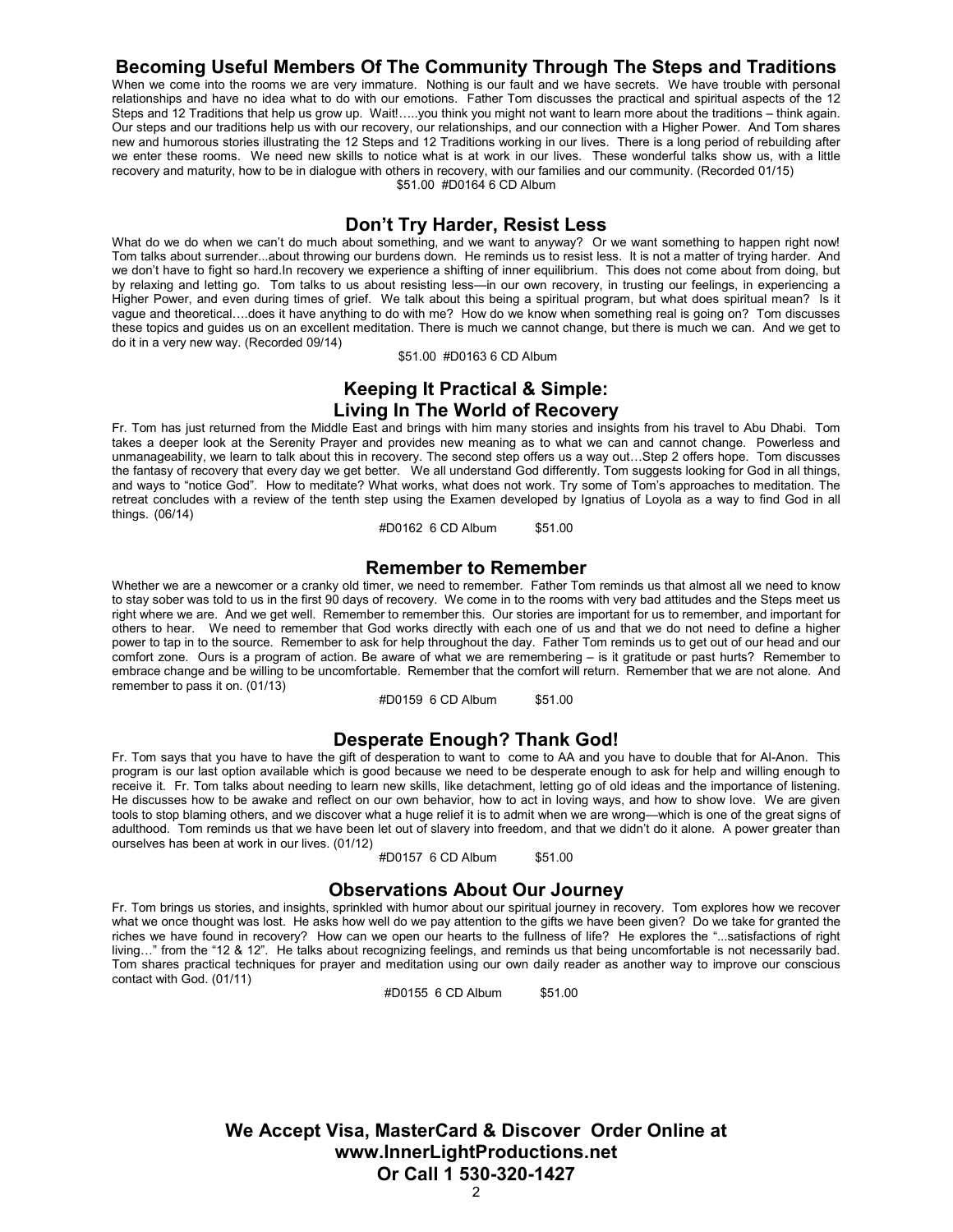#### **You Start With Hello**

When we get here, we are completely out of our comfort zone. And we say hello and an entire new way of life opens up to us. Fr. Tom shares many stories about our new relationships with friends, companions, allies, and sponsors. He talks about the things we can change, and those we cannot. He talks about guilt and shame, self loathing and self acceptance. He discusses defects of character and the daily reprieve we receive through the steps. He talks about the "Rules of the World" and how we need to break them when we come in to recovery. In recovery we learn skills on how to develop loving relationships. We learn how to identify safe people, and we learn how to be a safe person. We make the connections with others through the things we share. Go to meetings and say hello to people and develop wonderful friendships. Say hello to a Higher Power and receive grace. We learn these new behaviors and go from existing to living. (09/10)

#D0154 6 CD Album \$51.00

#### **The Principles Of The Program**

"….and to practice these principles in all our affairs." Understanding the principles of the 12 Steps can be very difficult, abstract or very simple. Father Tom talks about incorporating these principles into our daily lives. He makes abstract ideas very simple and practical. Honesty, Hope, Faith, Courage, Integrity, Willingness, Humility, Love, Justice, Perseverance, Spirituality and Service. These twelve principles are the spiritual basis behind each of the Twelve Steps. Fr. Tom shows how employing these behaviors in our daily lives can be an enriching experience. (05/10)

 $#$ D0152 4 CD Album \$34.00

#### **Living In The World of Recovery**

In these warm and delightful talks, Fr. Tom Weston shares with us that ours is not a self help program. If it were, we would have fixed ourselves long ago. Instead, living in the world of recovery, we learn to ask for help in the Program. And Fr. Tom shares with us that it is a great spiritual accomplishment to ask for help when we need it. And when something spiritual happens, change occurs for us. Fr. Tom talks with us about learning how to trust again. And about the many aspects of willingness in living in the world of recovery. And he shows us how to keep sane when those around us are going crazy. And Fr. Tom gives a wonderful guided meditation using The AA Promises. (09/09)

#D0150 6 CD Album \$51.00

#### **One Day At A Time - But are the days too long?**

These new talks focus on the transformative power of the 12 steps. Fr. Tom emphasizes practical, day to day applications of the spiritual principles of the Twelve Steps. Simple formulas are explored for "turning it over", "let go and let God" plus spiritual activities for prayer and meditation. We are often told recovery is a "program of action", but where do we start or in some cases restart? These new talks are Tom Weston at his best. A humorous and enriching experience. (06/08)

#D0148 6 CD Album \$51.00

#### **Are We Willing To Be Willing?**

In these series of talks Fr.Tom shares how to live through difficult times using the tools of the program. Do we sometimes feel disconnected from our Higher Power? How to make that conscious contact with your Higher Power easier with the "switch". He talks of connecting with people rather than "using" people….sharing our experience, strength and hope. Are we willing to let change happen? Are we willing to be willing? What can we expect if we willingly surrender ourselves to the spiritual discipline of the 12 Steps? These and many other questions about recovery are explored in this series of talks. 01/08

 $#D0147$  6 CD Album

#### **Let Go Of The Old and Welcome The New**

In recovery we learn many new tools, such as letting go of what no longer works and embracing a new way of life. Tom shares how God is present in our daily lives and how we can now recognize God acting in our lives and the lives of others. When we have a relationship with a Higher Power we are more alive, human, peaceful and useful. We make a connection with God through other people. Tom talks about spiritual experiences. He talks about God's will for us, which is simpler than we sometimes think. Fr. Tom explains that prayer and meditation can be a confusing or a simple process and offers suggestions to make that connection with God easier. (01/07)

#D0145 6 CD Album \$51.00

#### **Freedom through Self Acceptance**

Just what is a spiritual awakening? If someone has been touched by the Spirit what changes can be expected? How do we progress from Step One to Step Two? Fr. Tom talks about God as you understand God and the many different points of view and experiences. He talks about the original Six Steps initially used in Akron, Ohio which later became the Twelve Steps. Fr. Tom explores Steps Six and Seven and the underlying concept of self acceptance. Character defects might always be there. But the program gives us new tools to accept them and experience freedom. (01/06)<br>
#D0144 6 CD Album \$51.00#

 $\#$ D0144 6 CD Album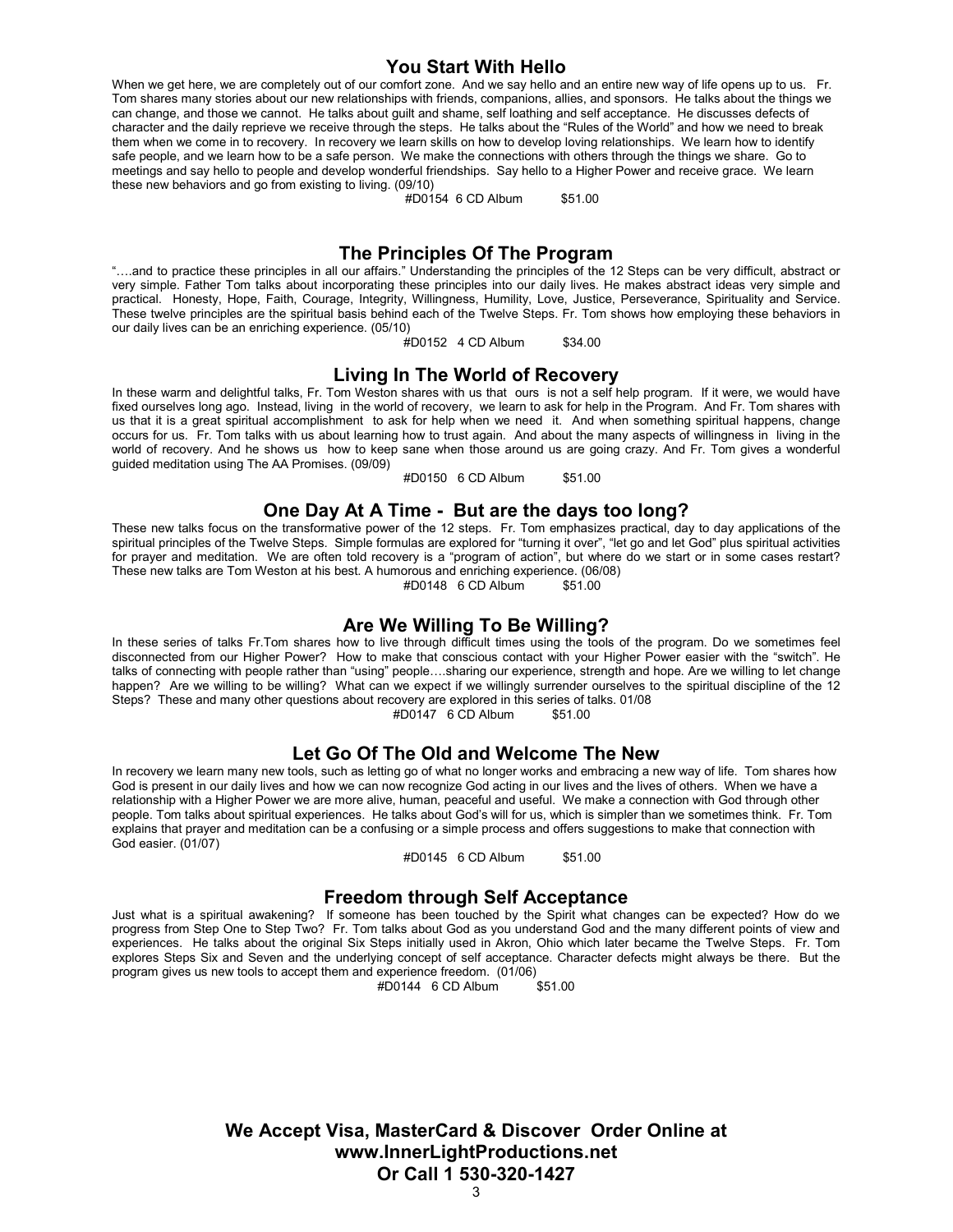#### **Taking Time For Reflection**

**"...**Progress not perfection…" Fr. Tom Weston explores with us the spiritual journey those of us in recovery have embarked on. Part of recovery and having a healthy spiritual practice is learning how to slow down and take time for reflection. These talks offer an opportunity to explore how we work the Steps in our lives. Fr. Tom shares with us some of his reflections on love and ways of knowing God's will for us. He explores with us how to look at our own behavior, feelings and defects of character as a way to see how God works with each one of us. Excellent for newcomers...inspirational for old-timers...Tom Weston at his best. (1/03) #D0139 6 CD Album

**We Don't Have to Do This Alone**

In these wonderful talks Father Tom Weston reminds us that we aren't alone. With a power greater than ourselves, Step 2, and reaching out to others in the program, Step 12, we continue to get better. And we get to do things differently, with altered attitudes. Through his many stories, insights, and a lot of humor, Fr. Tom reminds us that we don't have to live alone with our conflicts. And we can even look forward to a daily reprieve from our craziness when we remember to ask for God's help. Fr. Tom talks with us about learning how to tell our stories and also learning how to listen to the stories of others. And Fr. Tom shares new stories with us. As Fr. Tom reminds us, when someone who has been there talks to someone who is there – grace flows. We really do need God's help and each other. In recovery everything changes, if we let it. (8/02)

#D0138 6 CD Album \$51.00

#### **Our Footwork, God's Grace**

In recovery, we continue to grow emotionally and spiritually. Father Tom helps us to look at our own behavior and the ways we may be more available to our Higher Power working in our lives. Are we cooperating with God? Fr. Tom offers many suggestions of practical footwork on recovery, from praying and meditation, self-acceptance, and what to do when we are stuck, angry or discouraged with our own progress. Father Tom discusses what about our behavior may get us in to trouble and lead us to despair. And he helps us to understand what may be going on when we are running low on faith and hope, discusses what it means to be in consolation and desolation, and suggests ways of dealing with this. Father Tom enlightens us with how introverts and extraverts communicate and shows us how this worked with Bill W. and Dr. Bob in the beginning days of AA. And Fr. Tom shares his personal experience in dealing with the events of September 11th. These wonderful tapes offer insight, inspiration and hope for all of us.  $(11/01)$ 

#D0135 6 CD Album \$51.00

#### **A Fresh Look At Recovery**

Father Tom takes a fresh look at recovery for people whose lives are on the line. In this inspiring retreat held near the birthplace of Alcoholics Anonymous, Father Tom describes how Dr. Bob and Bill Wilson built the practical and spiritual tools that continue to save our lives every day. He demystifies the steps by describing how they were developed and offers a number of practical techniques to do them. How do we move from despair to hope, from loneliness and isolation to a rich, new life with service to others? Father Tom talks about depression and other things that can get in our way, and he discusses the roles of therapy and medication. There are many rich stories of the early days, but mostly these talks are about how we can work our program today and live our lives with richness, with hope, and in community with others. (6/99)

#D0133 6 CD Album \$51.00

#### **Rebuilding Our Lives One Day at a Time**

Father Tom leads us on an inspired odyssey from the depths of our despair while drinking and using, to the heights of the spiritual awakenings available for all of us in recovery. How can the tools of the Program help us open our hearts to embrace the fullness of life? How can we learn to love and accept others and ourselves? He offers practical suggestions for doing an inventory, making amends, and becoming aware of the choices and power we have in our lives. And he shows how we can develop a spiritual practice, which will nurture us, guide us and help us find serenity and peace. (1/97)

#D0130 6 CD Album \$51.00

#### **Journeys and Encounters**

According to Father Tom, recovery in Alcoholics Anonymous is a journey. We move from a world of illusion to a world of real life. These talks focus on the transformation that happens to recovering people when they let the program work. He explores the changes that happen in our hearts, in our families, in our relationships, in our lives. He relates some wonderful stories and poems from writers and singers who have made a difference to him. And he talks about the importance of having allies, companions and friends, so that we don't have to be isolated, alone and desperate any more. In these tapes Father Tom offers a gift of recovery in real life. (11/95)

#D0127 6 CD Album \$51.00

## **Living Life Fully Using The Traditions**

Father Tom electrifies the Traditions of AA by demonstrating the profound insight and vitality they can bring to all our relationships. He shows through the history of the Program and the Traditions how these principles can guide our interactions, not just with the group, but with everyone we encounter in our daily lives. His stories, poetry, scripture and Program literature are filled with wisdom, humor and inspiration. One of the best retreats we have taped. (5/94)

#D0124 6 CD Album \$51.00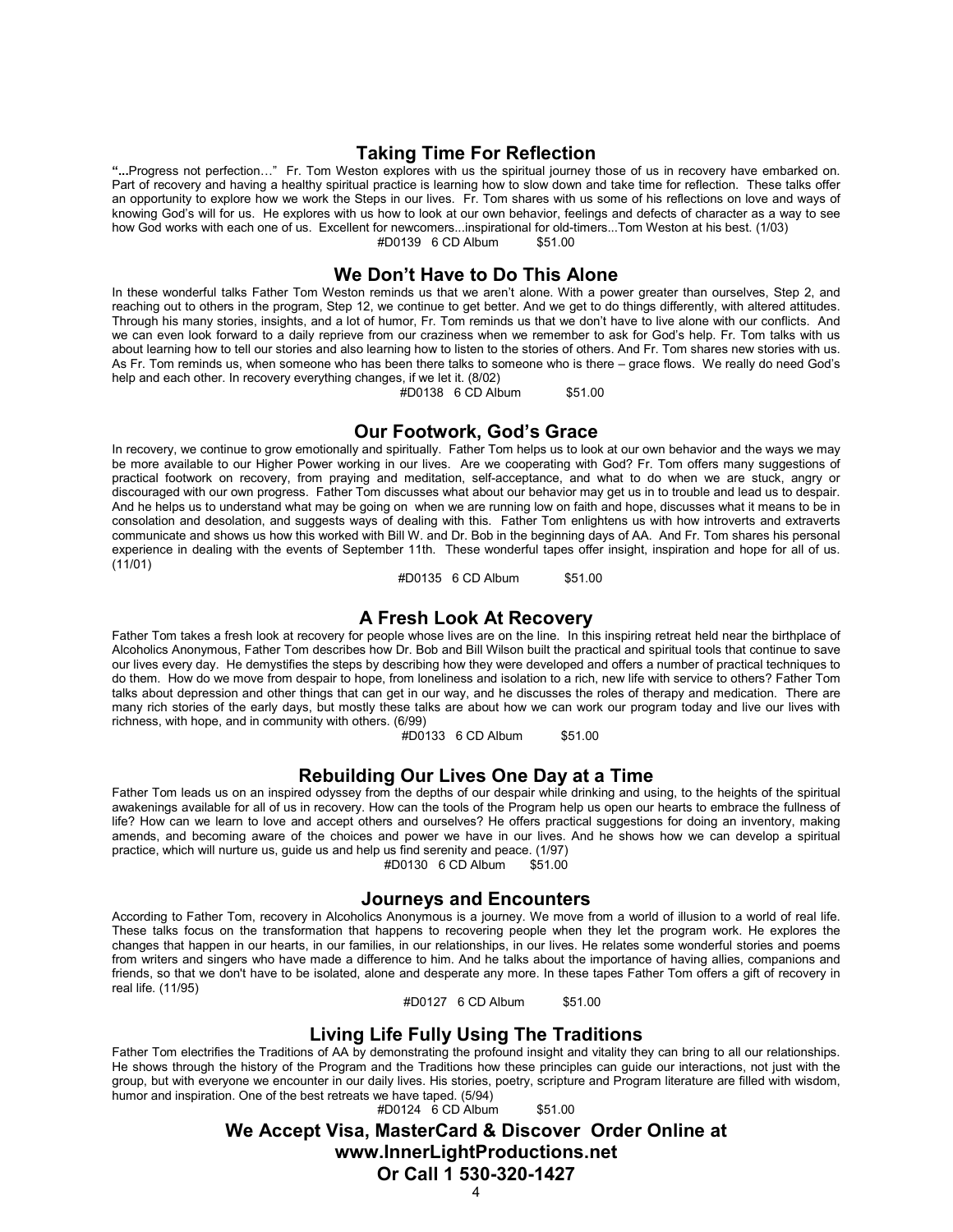#### **Creating Balance in Our Lives**

As we learn to walk the path of the sober life in AA, we find that we make choices with every step. In these talks, Father Tom shares his experiences with these choices, and talks about how we can find balance between hope and despair, sanity and craziness, feeling our feelings and compulsive behavior. He shows how we can learn to identify and value our unique natures, and then to build upon them. And he shares a simple and effective formula for doing the Tenth Step every day. (6/93)<br>
#D0121 6 CD Album \$51.00  $#D0121$  6 CD Album

#### **A Weekend of Sobriety for Women and Men**

Father Tom's fast, funny and insightful approach to living in sobriety focuses on moving from the problem to the solution. He emphasizes the practical day-to-day applications of the spiritual principles of the Twelve Steps of AA. And he reinforces the urgency of our commitment to this way of life. (12/86)

#D0102 6 CD Album \$51.00

#### **What Program? God Who?**

These thought provoking questions set the tone for a wide-ranging discussion of recovery at this women's retreat. The focus is on the concrete steps to recovery from alcoholism as a process of learning how to share feelings and participate in the community. "What program? God who?" might be a cry of despair from a person alone. But within a meeting of Alcoholics Anonymous, it's a hilarious comment on life. (10/88)

#D0111 6 CD Album \$51.00

#### **Principles of Recovery from Addiction**

Father Tom applies the Twelve Steps to recovery from cocaine and other drugs. He talks about how to nurture spirituality, break the addictive cycle, and let go of old patterns. How to show up, pay attention and tell the truth, and how to know God's will. (3/87)  $#D0104$  6 CD Album

#### **Is There Life After Bourbon?**

This is the original, brilliant, fast-paced, funny, moving, Father Tom from the early days. He tells fascinating stories about getting sober, staying sober, and finding a rich and meaningful life by working the steps. Recorded at an AA men's retreat in 1986, his delivery and insights have continued to delight and inspire both men and women (11/86)<br>
#D0103 6 CD Album \$51.00  $#D0103$  6 CD Album

#### **A Commentary on The Twelve Steps and The Twelve Traditions**

Father Tom's stories and commentary bring the Big Book of Alcoholics Anonymous right into your life and your heart. In four talks he describes the Steps and Traditions not as rigid dogma, but as the actual, living experience of "how it works" for recovering people from the earliest days of the program to the present. There's a practical section on how to do the Fourth Step. A great introduction to the program for newcomers, and a deepening of insight and commitment for everyone else. (2/88)<br>#D0109 4 CD Album \$34.00 #D0109 4 CD Album \$34.00

## **Keeping It Simple**

When we're drinking and using, our lives are incredibly complex as we protect our habits, try to keep our stories straight, and struggle to hold our world together. But our first act of recovery is profoundly simple: total surrender. Maintaining that simplicity is our real challenge if we are to grow spiritually in sobriety, according to Father Tom. He offers dozens of stories and practical techniques to help us open our hearts, rejoin the human race, and share our freedom, joy and light with the world around us. (12/92)<br>
#D0120 6 CD Album \$51.00  $#D0120$  6 CD Album

#### **Getting Back to Basics**

It's easy to forget the most important things. Father Tom shows how the basic tools of the AA program can help us to stay sober and insure our continued growth and happiness. He talks about going to meetings, using the telephone, and using the tool of writing. He really gets into sponsorship: how to choose one, how to use one, and how to be one. And he describes the profound nature of the slogans, including "Turn It Over," "Easy Does It," and "Live and Let Live." An inspiration for newcomers and old-timers alike. (9/91) #D0115 6 CD Album

## **"… Willing to Grow Along Spiritual Lines…"**

Throughout all situations God is at work. "AA is not a personal success story. It is a story of our colossal human failures now transformed into the happiest usefulness by the living grace of God." A day at a time we ask for God's help. Fr. Tom explores questions such as what is God's will for us. Tom explores the important self knowledge we gain from the 4th Step. Every person has the opportunity to develop a spiritual life. Through time and experience, trial and error, we get better at the 11<sup>th</sup> Step. Fr. Tom explores, in detail, the different methods of prayer. He goes on to suggest various ways of meditation as a way of putting ourselves in God's presence. And he explores ways we can invite our Higher Power into our meditation. (5/04)<br>#D0141 5 CD Album \$43 00

 $#D0141 \quad 5 \quad CD$  Album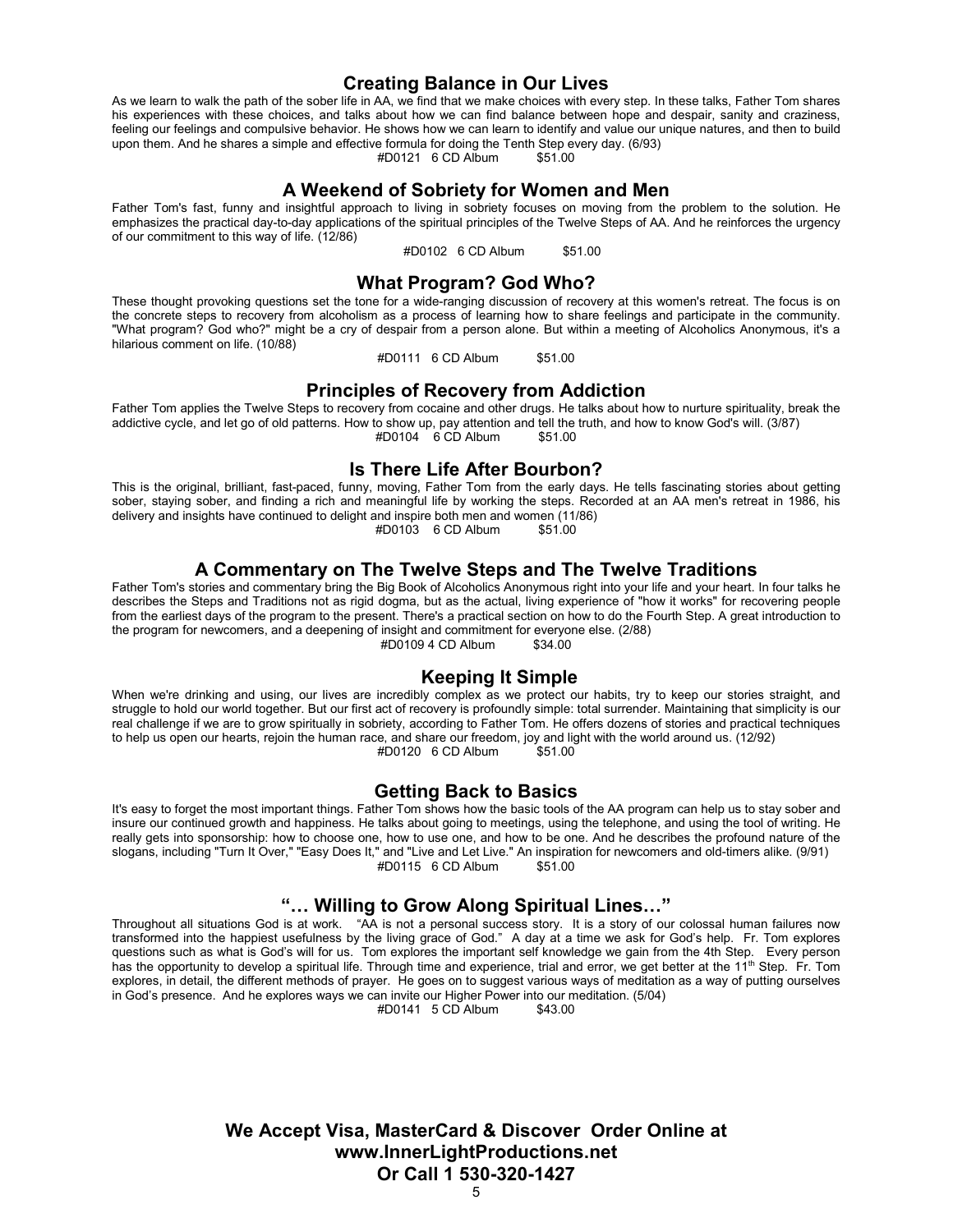#### **Gratitude and Service**

Father Tom takes us on a journey through Steps 10, 11 and 12. Using AA's "12 and 12" as a guide, he explores Step 10. He shares his ongoing personal experiences with Step 10 and the role of character defects. The Big Book tells us with Step 10 our sanity has returned. The process of looking at our character defects and our wrongs, that we began examining with the 4th Step, continues with Step 10. Just how do we maintain the new state of serenity and freedom we have achieved? As recovering people God's will for us includes the removal of character defects. The 12th Step speaks to a "spiritual awakening"...what happens when we "wake up"? How do you spot the real stuff when it comes to spiritual experiences along the spiritual path? The results can be dramatic, but can take place over a long period of time. (11/04)

#D0142 6 CD Album \$51.00

## **Family & Relationship Recovery Audio CDs Fr. Tom In the Language of Al-Anon**

## **TAKE WHAT YOU NEED AND LEAVE THE REST**

It's easy to take what we want and leave the rest, but what if we take what we need? Recovery is learning that we have our own stuff to deal with. We wish we could change others – but we can't. In these great talks for those of us who love an alcoholic or addict, Father Tom talks about some of the changes we need to participate in. And he shows us how to bring willingness to the changes. Father Tom discusses feelings. Are we aware when we are feeling fear? Or do we just get mad? He talks about decision making. Father Tom discusses ways to evaluate our emotional maturity. He talks about approval seeking, paying attention rather than obsessing, and confusing love and pity. These wonderful talks are not to be missed! (6/18) D0173 5 CD Album \$43.00

## **Stay Out Of The Cage**

If you love or have been loved by an alcoholic or addict, you have been in combat with the disease. We do this to be helpful, but instead become a causality. It is hard to stay out of the way. But we must, for our own welfare and for those we feel responsible for. In recovery there is much we need to let go of, such as old thinking, behaviors, attitudes, and judgements. We need to learn how to respond in a new way, for our own good. In these talks, Fr. Tom W. discusses the spiritual principal taught by St. Ignatius Loyola – Agera Contra –to do the opposite. This means to act against behaviors that hold us back from freedom. Tom shows us that what was once a castle to protect ourselves has now become a prison of our own making. And through the steps and tools of the program we are able to transform. (04/17)

D0171 5 CD album \$43.00

#### **If You Love An Alcoholic Or Addict**

A gift of recovery is knowing we are powerless over alcohol. There is a broken heartedness to watch someone in their addiction. There is tremendous worry for those of us who love them, no differently than if we loved someone with a chronic illness. These talks are about what to do with our worry, guilt, anger, sense of loss & grief. Loving someone doesn't change them — it changes us. Tom talks about what self care looks like. He discusses how, through our program, we learn to speak directly about real things and tell the truth without blaming anyone else — and without letting ourselves off the hook. Tom suggest ways to meditate using our daily readers and leads a guided meditation. He talks about how to start each day as if we are a beginner, no matter how long we have been in recovery. He reminds us to do our best, and then watch with awe. 09/16 D0168 5 CD Album \$43.00

## **In Great Need Of 100,000 Al-Anon Meetings**

In these rich and wonderful talks, Fr. Tom shares how the disease of alcoholism affects all of us. He says he is in need of "…100,000 Al-Anon meetings…". We become "experts" on how others should lead their lives. Our focus is on others so we don't have to pay attention to ourselves. He talks about how Al-Anon breaks some "rules" of a dysfunctional relationship. Control and power can be sweet drugs leaving us fatigued and in need of 100,000 Al-Anon meetings. Do we nag so we can feel powerful? What does "none of my business" or "keeping our sails out of other people's wind" really mean? (09/13)

 $#D0160$  6 CD Album

## **Asking For Help…It's Never Our First Thought**

These wonderful talks on recovery cover essential topics to help us enjoy a serene life, while still having relationships with other people. Fr. Tom takes us on a journey of learning what is our business and how to let go of what is none of our business. He discusses how we are able to transform our many losses and in doing so develop spiritual and emotional maturity.

He invites us to update our image of our Higher Power and he leads us on a beautiful guided meditation in the language of Al-Anon. Changing our thinking, attitudes and our own behaviors is one of the many gifts of desperation. And we are reminded that we are worth saving. (8/11)

#D0156 5 CD Album \$43.00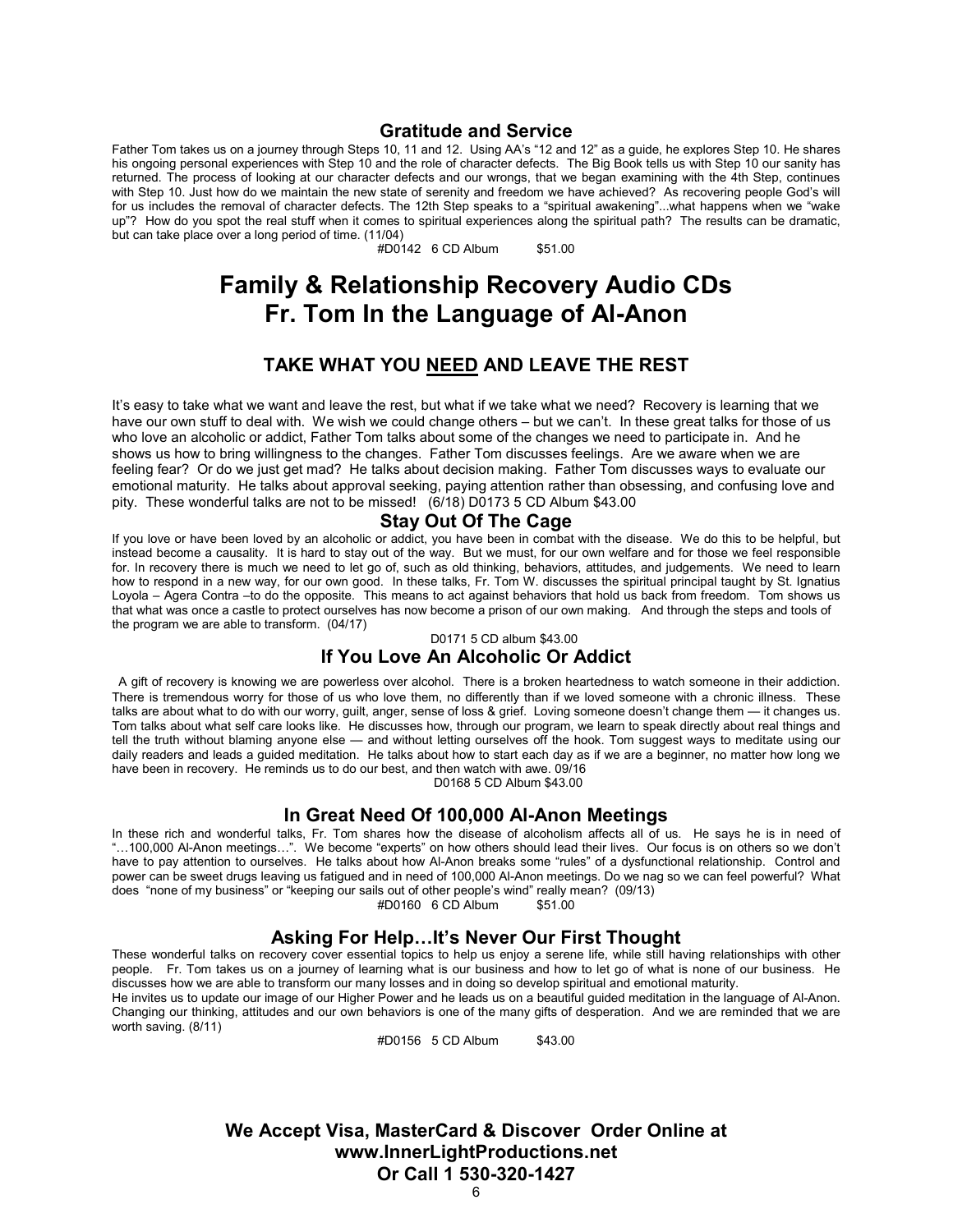#### **Control Is Our Drug**

Alcoholism is a family disease, and those of us who love an alcoholic often become spiritual and emotional casualties. We come to the program as survivors, but don't know how to live. Instead, we have become highly skilled at reading others. In these talks, Tom reminds us that we need to focus on what is life giving to us. We need to surrender control of people, places and things. Fr. Tom shares useful tools to help us detach with love and change our attitudes and behaviors to find the peace and sanity we seek. Prayer and meditation helps to keep the focus on ourselves and Tom leads us on a lovely guided meditation. 05/10 #D0153 6 CD Album

**For Families and Friends of Alcoholics**

Alcoholism is a family disease, and it takes a long and deep toll on those who love alcoholics, work with alcoholics, are related to alcoholics, and who have been on an emotional roller coaster with them. Whether the alcoholic is one of our parents, or spouse, one of our children, or a co-worker we need support and refreshment and recovery. This weekend looks at the tools and treasures of Al-Anon. The Al-Anon basics. How can we use these basic tools to change our attitudes and behavior to find the peace serenity and sanity we seek. (08/08)

#D0149 6 CD Album \$51.00

#### **There's More to Quitting Drinking Than Quitting Drinking by Dr. Paul Ohliger Audio book Read by Fr. Tom Weston**

Dr. Paul was well known in the AA community as the author of the widely quoted Acceptance story on Page 449 of the Big Book of Alcoholics Anonymous. And he contributed the wisdom gained in his thirty years of recovery to this wonderful book. We have it available on tape in a spirited reading by Father Tom Weston. This book is for the recovering person who wants more than physical sobriety -- who wants mental, emotional, interpersonal and spiritual sobriety. Dr. Paul offers his prescription in an honest, down-toearth way. He describes why alcoholism is a disease -- not a symptom of a psychiatric problem -- and who gets it; how to build better relationships with some powerful communication techniques; why and how to give up guilt -- without feeling guilty; and how to make acceptance the cornerstone of recovery. He also includes a helpful discussion of using medicines in sobriety, and how to solve sleeping problems without pills.

#D0502 4 CD Album \$34.00

#### **Act, Don't React**

We arrive in Al-Anon exhausted, angry and full of grief. We soon discover our obsessions over others don't lead to freedom. And our ways of relating to others don't change, just because the drinking and using stop. What a surprise.

Fr. Tom talks about dealing with obsessive thoughts and "the rules of crazy families" that get in our way as adults. He takes us on a journey where we learn to live our own lives and foster our own growth in Al-Anon. Some of the ways Tom shows us how to do that are by developing self acceptance, being comfortable with enough, and also changing our perspectives. We learn a new way of life in recovery. We learn how to act, rather than react. (5/05)

#D0143 6 CD Album \$51.00

#### **The Steps Help Us Have Real Lives**

Fr. Tom asks us "Are we a role model or a warning?' Before finding Al-Anon we have the tendency to run the lives of everyone else. This is a useful way of not knowing what is going on in our own lives. We can get addicted to the adrenaline and the drama. And when we finally get to Al-Anon, we are exhausted. Fr. Tom talks about the steps and the tools of the program, which allow us to find out who we are and what we want to do. We all come in to the program as skillful survivors. And he reminds us that we need to learn to be grateful for those skills we developed, and then to be willing to let go of those that longer serve us. And Fr. Tom shares with us how to learn some new skills to go from survivor to someone who's fully alive. (5/02)

#D0137 6 CD Album \$51.00

#### **Learning to Live and Let Live**

Do you find yourself entangled with people who make you nuts? Then these tapes may be just what you need. In these talks, Father Tom shows us how to learn to live fully through the steps and slogans of the Al-Anon program. How do we release others with love, feel all of our feelings, and connect with our Higher Power? How can the slogan "Live and Let Live" bring new life to our recovery? He offers a guided meditation to help us release the people we're concerned about to our Higher Power. These talks are a valuable resource to help us live more effectively with ourselves and those we care about. (9/97)

#D0131 2 CD Album \$17.00

#### **Discovering Today: Learning to Live Life Surrounded by Crazy People**

This Al-Anon retreat by Father Tom is full of magic and inspiration. These talks can encourage understanding and healing for anyone who has been touched by the disease of alcoholism or any family dysfunction. They deal with many familiar topics in a very special way. When you hear these talks you will know how to tell the crazies from the sane, how to recognize you're talking to a lizard brain, why flight attendants give the best program advice, and the healing wisdom of a Guatemalan peasant. You will hear the best discussion of depression we've ever heard.. Through the humor and insight of these talks, you'll have a new appreciation of your program and yourself. (8/96)

#D0129 6 CD Album \$51.00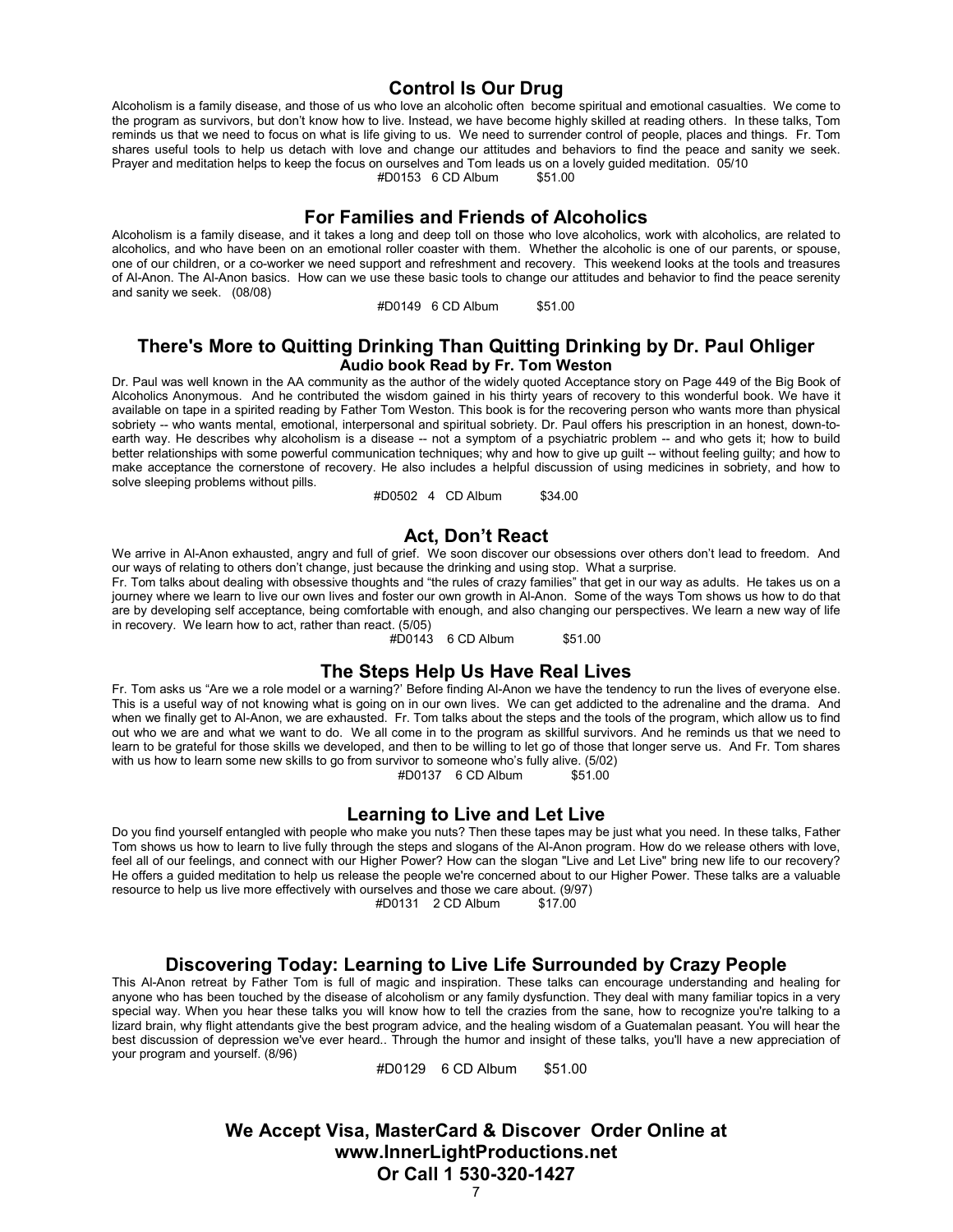#### **Couples in Recovery**

Maintaining a successful committed relationship can be one of our greatest challenges in recovery. Father Tom draws on the resources of wise thinkers, poets, and the personal stories of friends to show how we can achieve true openness and intimacy in a mutually fulfilling relationship. He begins with a history and overview of the AA and Al-Anon programs. He then covers a broad range of topics, including: defining our needs in a relationship; what does it mean to love and be loved; effective techniques for communication; learning to listen; how to fight fairly; surrendering without giving up; and the importance of working our own program. (9/94)

#D0125 6 CD Album \$51.00

## **Living with Imperfection**

Father Tom leads us on an entertaining journey through Steps Six and Seven in Al-Anon. He shows how we can understand and accept our own character defects, often finding treasure where we only saw ruin. He describes a number of character traits that have the potential to make us really stuck, and how we can transform them in ways that make us free. Then, using this foundation of self-discovery, we are able to understand the value of telling our own stories, helping to heal others and ourselves. (8/93)  $#D0122 \quad 6$  CD Album

### **Learning To Care For Our Own Acre**

Father Tom addresses our central concern as co-dependent people: how can we properly care for ourselves in order to be truly loving and nurturing individuals? He shows how tilling the soil of our own spiritual garden leads to a blossoming of our relationships with our Higher Power, with our self, with other people and with the Earth. He describes a number of practical techniques to help us to slow down enough to be present for the miracle of our own lives. A humorous, uplifting and enriching series of talks. (8/92)<br>
#D0118 6 CD Album \$51.00 #D0118 6 CD Album

#### **Accepting Other People: Tools for Healthy Relationships in Recovery**

Father Tom tackles a central concern for many of us in recovery: how do we develop healthy relationships at home, at work, and with our friends? Using the spiritual principles of Al-Anon, he looks at how to take care of ourselves and how to stay out of other people's way. And he discusses the difference between being a slave to others and being truly helpful. (7/91) #D0113 6 CD Album \$51.00

### **Choosing to Love: Recovery in Al-Anon**

Father Tom talks about recognizing and letting go of old patterns of dependency, control, manipulation, and martyr-victim craziness. He describes the choices available in recovery: Choosing to be a caregiver rather than a caretaker, choosing to set limits, choosing to grow. (8/87)

#D0105 6 CD Album \$51.00

#### **Grief and Grace**

Coming to terms with grief and loss can be one of the most difficult challenges we face in recovery. In this retreat for Adult Children of Alcoholics, Father Tom helps us to understand these issues. He discusses the nature of grief, the inevitability of anger and the role of grace in healing. And he offers us tools that can enable us in time to move through grief and embrace life on the other side of<br>  $#D0123 \cdot 6 \text{ CD}$  Album \$51.00 #D0123 6 CD Album

#### **Principles of Recovery for People From Dysfunctional Families**

A refreshing approach to ACA issues. Topics include the dynamics of the dysfunctional family; learning to talk, feel and trust; how recovery in ACA and Al-Anon work together; and avoiding the pitfalls of later recovery. Many of us come from dysfunctional families. Father Tom's humorous and humane approach to this sensitive topic makes the process of discovery, forgiveness and reconciliation<br>a natural part of recovery. (12/86) #D0101 6 CD Album \$51.00 a natural part of recovery. (12/86)

## **ACA: Letting Go, Healing Up & Moving On**

This seminar takes up where Father Tom's Dysfunctional Families album (A0101) left off. Now that we understand the impact of growing up in a dysfunctional home, how can we change our behavior to change our lives? Topics include dealing with anger, fear, guilt and shame; grieving and letting go; prayer and meditation; asserting our rights; and taking care of ourselves. An album full of practical insight, laughter and hope. (12/87)

#D0108 6 CD Album \$51.00

#### **Footwork To Freedom in Relationships**

Freedom has a lot to do with making choices about our actions and reactions, according to Father Tom. And in this series of talks, Tom shows how freedom can begin with our personal transformation through the Steps of Al-Anon and ACA. The wide range of topics include: building grown-up relationships; dealing with anger, guilt, shame and embarrassment; learning to trust; what makes a good sponsor; and finding pleasure and delight in our lives. (11/91)

#D0117 6 CD Album \$51.00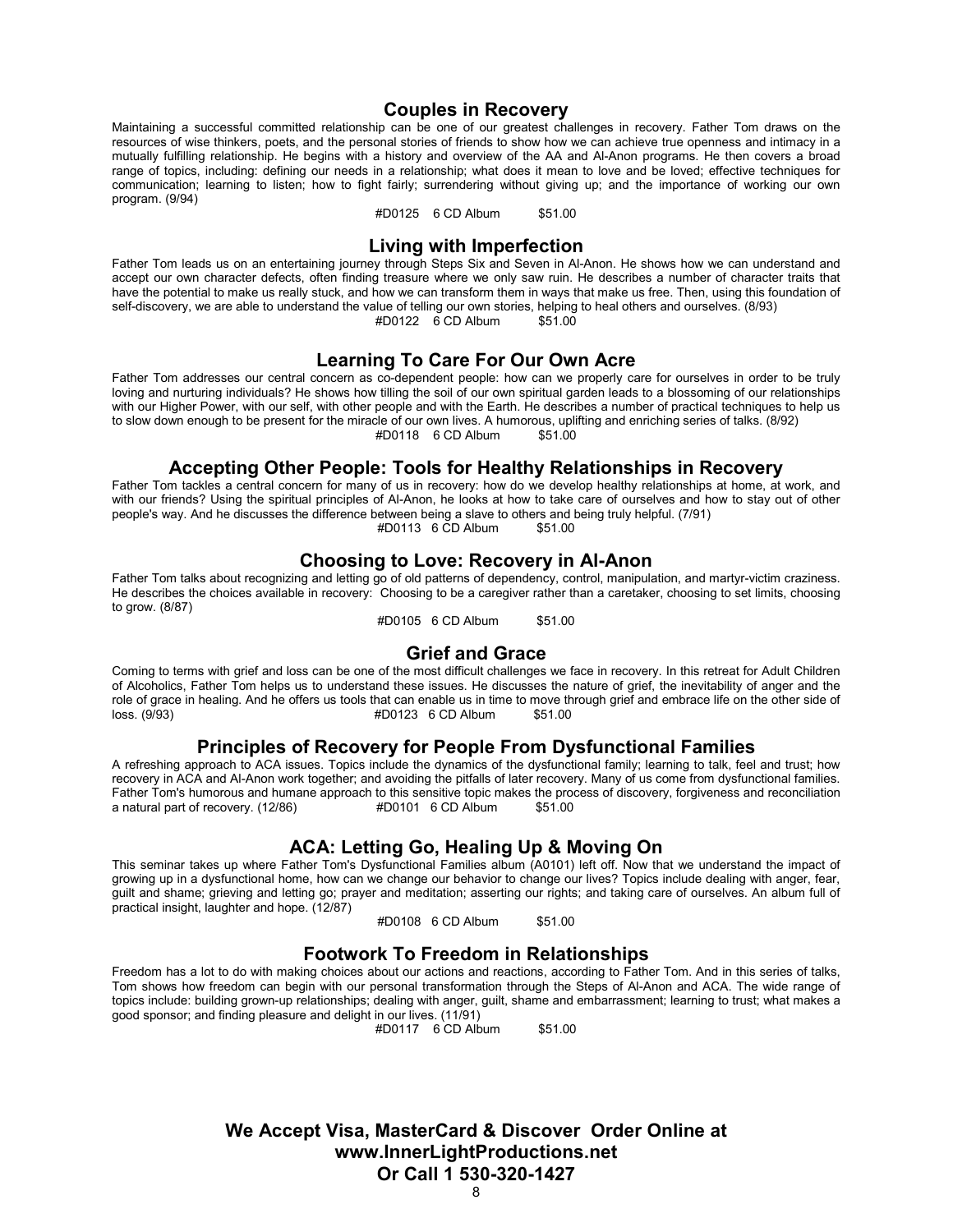#### **Changing the Things We Can**

Do you feel weighted down by people and situations in your life? Do you sometimes take responsibility for things you can't control or fix? Then these tapes are for you. Beginning with the Serenity Prayer, Father Tom shows how the shift in focus of the Al-Anon Program can bring profound healing in our lives. Through his own experiences and a wealth of literature, he shows how we waste our energy trying to control people and situations, and how we can use the Program to change our attitudes and behavior to find the peace and sanity we seek. These talks are full of wisdom, humor and practical information about working the steps, using a sponsor and being one, a simple way to journal, and some wonderful ways to say "no". And by describing his own craziness, he shows us how we can have love and compassion for ourselves as we continue to obsess, make mistakes, falter and grow. (9/00) #D0134 6 CD Album

#### **Making Peace With Ourselves As Adult Children of Alcoholics**

How can we learn to view our lives with compassion and love when we grew up in alcoholic or crazy homes? How can we not be frozen in denial or consumed by anger and grief? Father Tom describes how applying the Twelve Steps of ACA can enable us to avoid repeating our past and to truly transform our lives. He offers some practical techniques to recognize, identify and experience our feelings. And he shows how to avoid managing, manipulation, martyring and mothering, so that we can make peace with ourselves and with others. Many of us have black belts in survival, but can we truly live life fully? The answer in these inspiring talks is a resounding YES? (8/97)

#D0132 6 CD Album \$51.00

#### **DVD - Healing Through Recovery And Change**

Father Tom reflects on the evolution of Twelve Step recovery programs, drawing parallels between them and other spiritual traditions. What do the Twelve Step programs have in common? What does it mean to "hit bottom" and become willing to change? What are the Steps? How does Grace work through the kinship of common suffering? How have these recovery programs enabled millions of people to find hope from the depths of despair? Intended for an audience of both recovering people and interested friends. 55 minutes (4/93)

#D0201 DVD Video \$25.00

**Father Tom Weston, SJ has been involved with people in Twelve Step Programs since 1976. A former Director of the Jesuit Volunteer Corps and a teacher, he has degrees in counseling, education and theology. He lectures, counsels, and**

**conducts workshops and seminars internationally.**

# **Spirituality and Religion Talks by Fr. Tom**

#### **In The Light of the Gospels**

God is regularly reaching out to us. Are we too busy to notice? Lent is a good time to slow down and look at ourselves in the light of the Gospels. Father Tom Weston takes us on a journey through the Lenten season, discussing spiritual practices to make this a deeper and more meaningful experience to more fully connect with God.

Fr. Tom talks about the mystery of the Trinity. He shares with us what it means to celebrate and receive the Eucharist as a healing Sacrament. And he discusses the life and resurrection of Jesus. In these beautiful and meaningful talks, we are reminded that we are all invited to the banquet. And Fr. Tom guides us to more fully respond to the invitation. (3/03) #D0140 5 CD Album \$43.00

#### **Catholicism 101**

Father Tom leads us through a breathtaking five-hour history of Christianity from the Conception to the present. He talks about a wide range of topics in his unique and entertaining style, including: foundations of the Old Testament; the development of the early Church; the formation of the New Testament; the division of the Eastern and Western Church; the Protestant Reformation; the wide diversity in the Church; and some light on Vatican II. (10/91)

#D0116 6 CD Album \$51.00

#### **Catholicism 201**

As a sequel to his popular Catholicism 101 series, Father Tom launches into an in-depth exploration of what it means to be a Catholic. He describes the origins and meaning of the Eucharist service while he performs it. Through his engaging, often humorous storytelling, he discusses many immediately relevant topics. What sustains us? What encourages us? Who is God and what is God's grace? What can scripture tell us about life and living? These talks emphasize a personal approach to the Catholic religious experience (9/92)

#D0119 6 CD Album \$51.00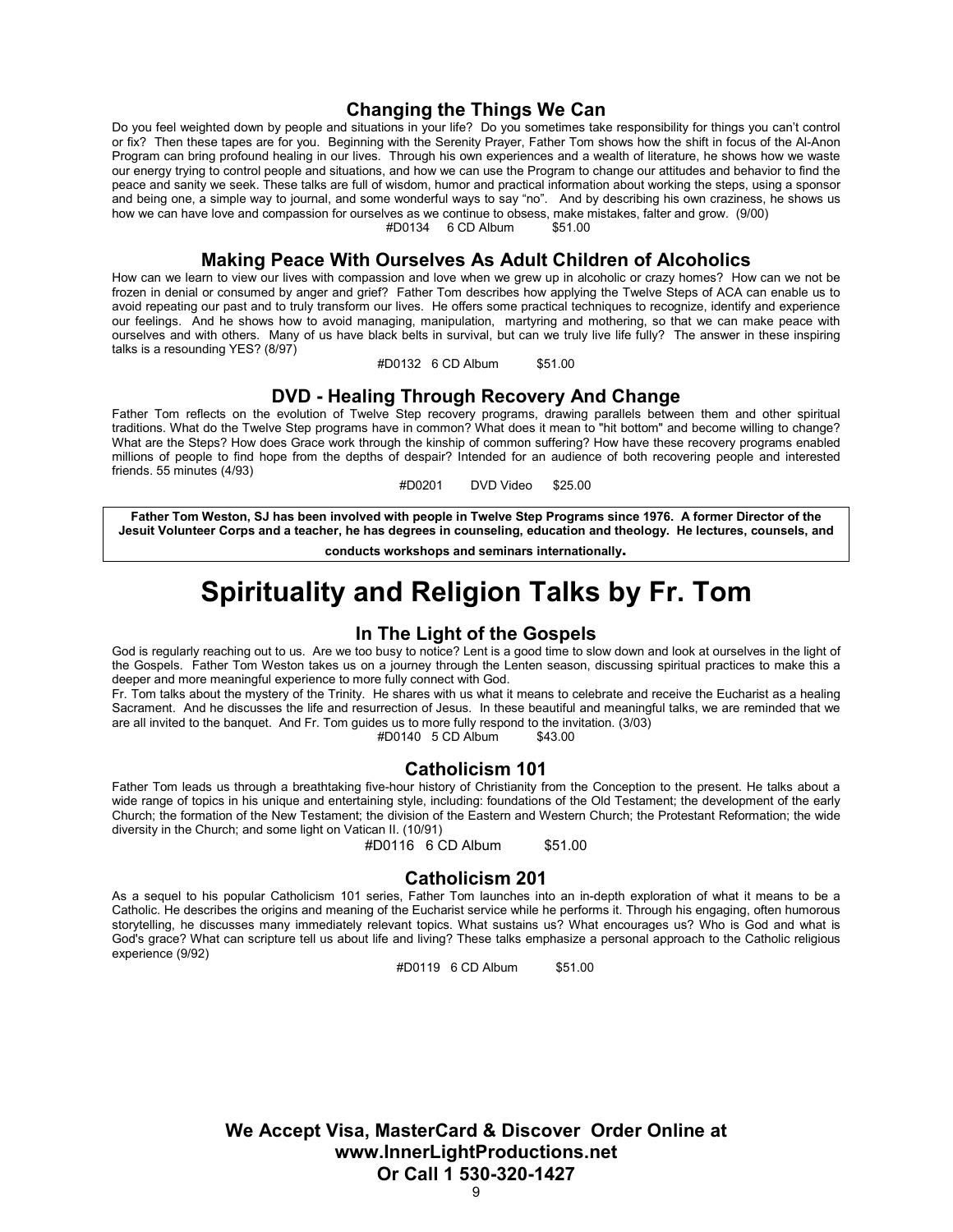#### **Catholicism 301**

This insightful retreat focuses on the central observance of Christianity: the passion, death and resurrection of Jesus. Father Tom leads us on a powerful tour of scripture to discover what it means to be a Catholic. How can understanding the life and teaching of Jesus help us surrender the illusions of ego and find a personal spiritual awakening? Among the broad range of topics covered are: the meaning of the Incarnation; the historic roots of the Catholic faith; grief and healing; the isolation of resentment, hatred and sin; the gift of grace; the power of faith and prayer; the origin and meaning of the Sacraments; and the message of the Crucifixion. He describes the events of Jesus' last days and shows how understanding their significance can enrich and empower our lives. (4/95)<br>#D0126 6 CD Album \$51.00  $#D0126$  6 CD Album

### **Catholicism 401: Living In The Church Community**

How do we determine what is right for ourselves and for humanity when so many voices (both inside and outside the Church) seem to disagree? How do we develop and educate a conscience? Father Tom puts some perspective on this crucial issue, with a grand historical survey of a church, which has grown, changed, and adapted through the centuries, culminating in the vision of Vatican II. He illustrates his commentary with wonderful stories about people who take the spiritual life seriously. These are drawn from literature, Scripture, and the daily news. He speaks of conscience, self-discovery and self-acceptance, and how we can walk in the footsteps of Jesus. (8/96)

#D0128 4 CD Album \$34.00

#### **God Without Hysteria**

Fr. Tom discusses a spiritual path somewhere between frenzied fundamentalism and California psychobabble, for sponsors, counselors, and others who work with recovering people. In this five hour seminar recorded at the Merritt Peralta Institute, Father Tom offers practical suggestions on a wide range of topics, including: believers, atheists and agnostics; the experience of faith; the nature of sanity; and how to know God's will. (3/88)

#D0110 4 CD Album \$34.00

## **Single Audio CDs by Fr. Tom**

#### **Liturgy and the 11th Step: Sharing Scripture and the Eucharist, Lent 2017 Fr Tom conducts and explains the Mass**#D2132 Single CD \$9.00

**Dr. Bob's Nightmare...A Commentary** (09/13) #D2127 Single CD \$9.00

**Faith and Belief...The Many Roads Up Mt. Fuji** (09/13) #D2128 Single CD \$9.00

> **Al-Anon For Members Of AA** (09/13) #D2129 Single CD \$9.00

**Progress Not Perfection** (09/13)

#D2130 Single CD \$9.00

**Steps 10 and 11...Reviewing The Day Prayerfully** (09/13) #D2131 Single CD \$9.00

> **Fr. Tom W. SJ His Al-Anon Story 2011**#D2125 Single CD

**The Wisdom of The Slogans** (05/10) #D2124 Single CD \$9.00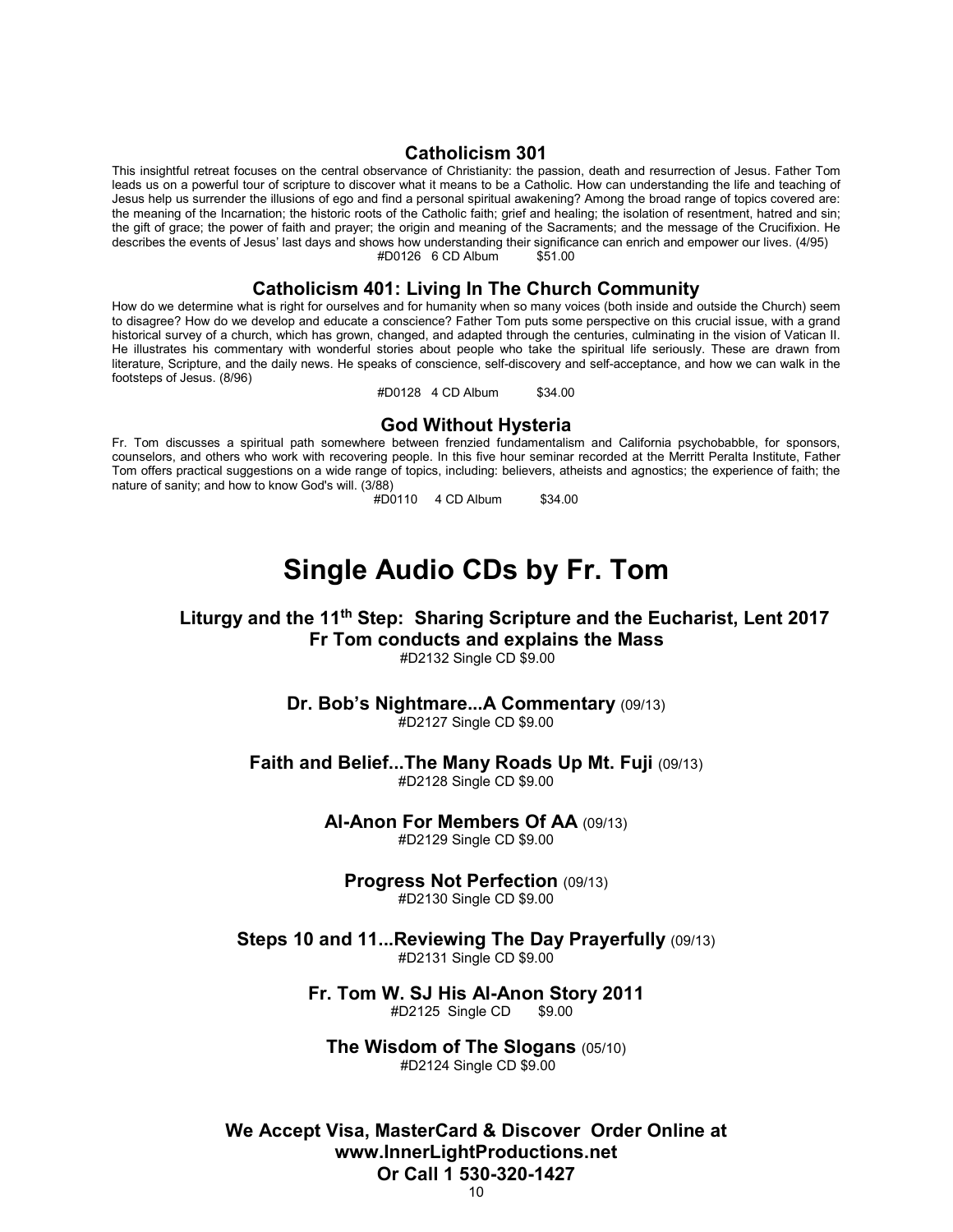**Connections With A Higher Power: Listening For A Voice Other Than My Own (4/07)**<br>#D2116 Single CD \$9.00

 $#D2116$  Single CD

**Defects Of Character: Friends Or Foes?** (4/07) #D2117 Single CD \$9.00

**Spiritual Awakening/Experience: Some Reflections Of William James** (4/07) #D2118 Single CD \$9.00

**Seeking God's Will In The Ordinary Parts of Daily Life** (4/07)  $#D2119$  Single  $CD$ 

> **A Meditation With A Bit Of Rumi** (4/07) #D2120 Single CD \$9.00

**Some Tools For Finding God's Will: Responding A Little More To Grace** (4/07) #D2121 Single CD \$9.00

**Healing Through Straight Talk and Humor** (9/97)<br><sup>#D2112</sup> Single CD \$9.00  $#D2112$  Single CD

> **Relationships And Self Care** (10/93) #D2107 Single CD \$9.00

> > **A Talk On Grief** (2/95) #D2108 Single CD \$9.00

**God As We Understand God** (7/94) #D2105 Single CD \$9.00

**Spirituality As A Foundation For Recovery** (2/89) #D2056 Single CD \$9.00

**Healing The Body, The Mind And The Spirit** (8/87) #D2101 Single CD \$9.00

> **How To Survive The Holidays (10/88)** #D2007 Single CD \$9.00

**Feeling Fully Alive: Reclaiming Your Emotions** (12/88) #D2055 Single CD \$9.00

**Some Approaches To Prayer And Meditation** (9/91)  $#D2104$  Single CD

**Catholicism: A Second Look For Recovering People** (7/90**)**#D2099 Single CD

> **Sponsorship: Fr. Tom & Blanche M.** (98) #D0206 Single CD \$9.00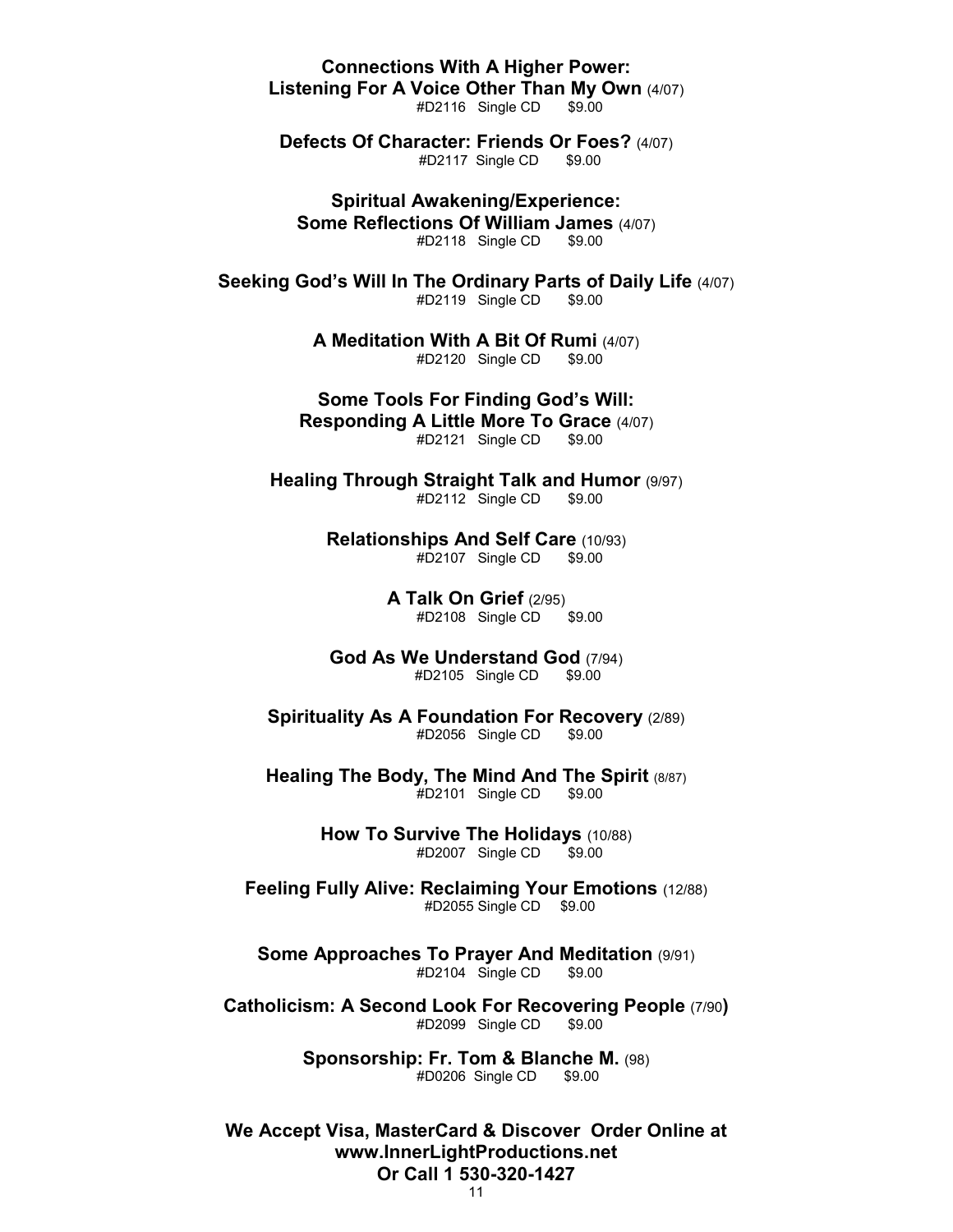**Loving, Intimacy: Fr. Tom & Blanche M.** (98)

 $#D0203$  Single CD

**The 12 Steps of Al-Anon Fr. Tom & Blanche M.** (98)<br>#D0204 Single CD \$9.00

#D0204 Single CD

**Step 3: Fr. Tom** (95) #SD1413 Single CD \$9.00

**Step 11: Fr. Tom ((95)** #SD1415 Single CD \$9.00

**Step 6 & 7 : Fr. Tom** (96) #SD1552 Single CD \$9.00

**11th Step Reflections: Fr. Tom** (96) #SD1554 Single CD \$9.00

**Step 9 Making Amends: Fr. Tom** (96) #SD1606 Single CD \$9.00

**Attraction Rather Than Promotion** (96) #DG0105 Single CD \$9.00

**Conversations About God: God 301 Part 1 Fr. Tom** (97) #SD1702 Single CD \$9.00

**Conversations About God: God 301Part 2 Fr. Tom** ((97) #SD1704 Single CD \$9.00

> **Consolation & Desolation: Fr. Tom** (98) #D0205 Single CD \$9.00

**God 401A God's Grace: Fr. Tom & Fr. Terry R.** (98) #SD1903 Single CD \$9.00

**God 401B God Is At Work: Fr. Tom & Fr. Terry R.** (98) #SD1909 Single CD \$9.00

> **Fr. Tom: Cache Creek CA 2003**#D2113 Single CD \$9.00

> **Fr. Tom: Grass Valley CA 2006**#D2114 Single CD \$9.00

> > **Fr. Tom His Story 1995**#SD1417 Single CD \$9.00

## **In This Life Alaska Recovery Conference at Sea June 2012**

## **Buy all 12 talks for just \$80….A \$108 Value! D1000**

| D1001 Fr. Tom W. "Grant Me The Serenity"            | \$9.00 |
|-----------------------------------------------------|--------|
| D1002 Annie L. "Don't Quit Til You Get The Miracle" | \$9.00 |
| D1003 Dr. AI M. "The Biochemistry of Addiction"     | \$9.00 |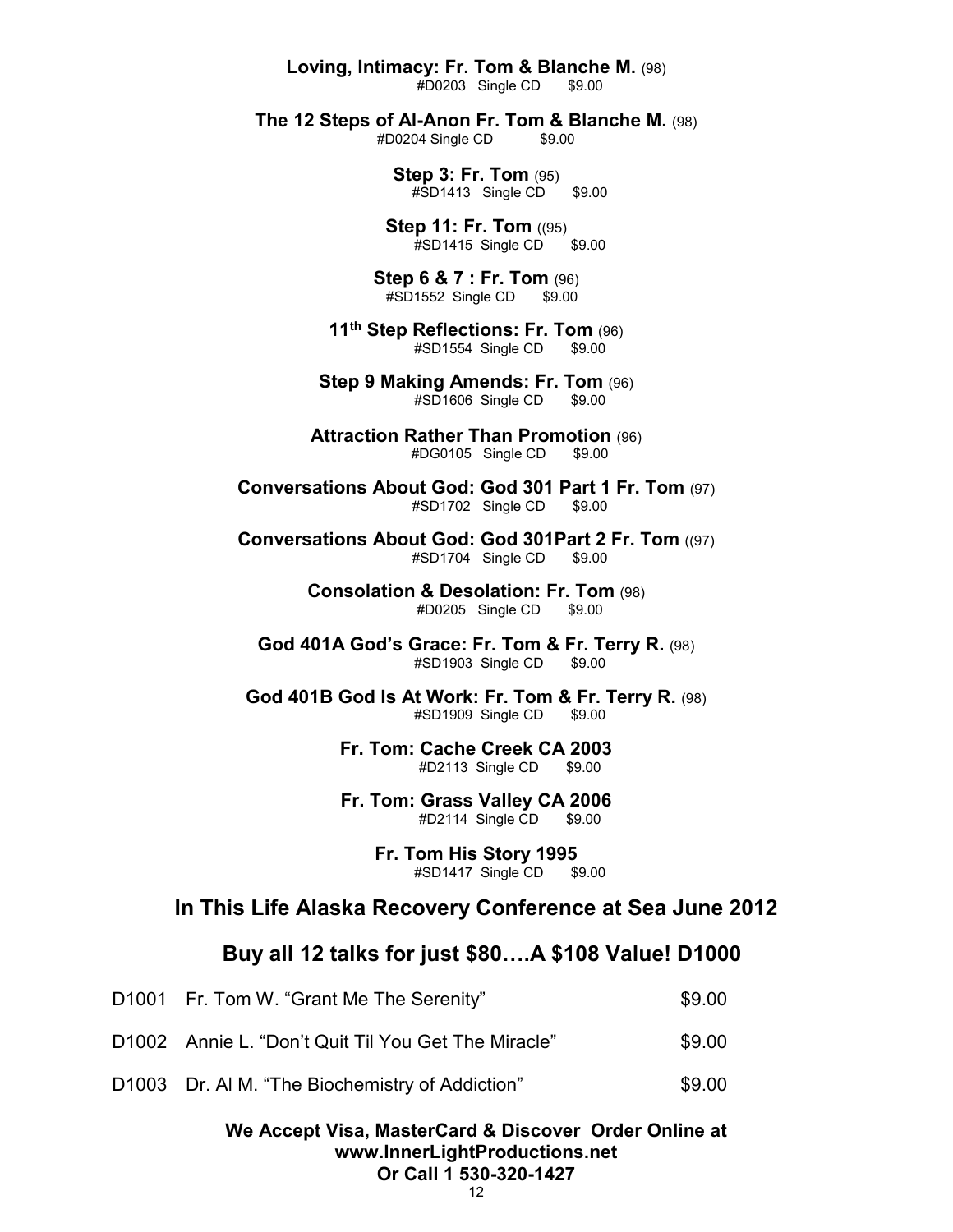| D1004 "Fun with Fossils" Old Timers at Their best                | \$9.00 |
|------------------------------------------------------------------|--------|
| D1005 Anne L. "Every Single Thing I Know About Anything"         | \$9.00 |
| D1006 John M. "Words and Music"                                  | \$9.00 |
| D1007 Fr. Tom & Annie L. "Rage and Gratitude                     | \$9.00 |
| D1008 Dr. AI M. "A Doctor's Opinion"                             | \$9.00 |
| D1009 Fr. Tom W. "What We Don't Know Can Hurt Us"                | \$9.00 |
| D1010 Gary K. & Richard S. The origins of AA with Bill & Dr. Bob | \$9.00 |
| D1011 "Fun with Fossils" More Old Timers                         | \$9.00 |
| D1012 Fr. Tom W. & Anne L. "The Bright Side of Desperation       | \$9.00 |

# **FATHER TERRY R.**

**Msgr. TERRY R. is the Director of Substance Abuse Ministry in the Archdiocese of Los Angeles. He chairs a panel that performs intervention and follow-up for clergy who need help. He has been conducting retreats for people in Twelve Step programs since 1975.**

## **EXPERIENCE, STRENGTH, AND HOPE WITH FR. TOM W. AND FR. TERRY R.**

In this very special retreat Tom, and his sponsor Terry, share their thoughts on a variety of topics such as sanity, selfcentered fear, our capacity to receive God's love, judgements, defects of character, and the role of sponsorship. Tom and Terry focus on the transformation that occurs with recovering people. (8/15) #D0166 5 CD Album \$43.00

#### **Our Journey From Fear To Faith**

Father Terry R talks about our "fear problems". And he describes how we are able to move from fear to faith as a result of doing the Steps of the Program. And as this occurs, we are drawn in to surrender. And at the same time, our idea of what surrender is changes. Fr, Terry describes in his humorous and disarming style what happens when love and accountability come together in recovery. Can we do the Steps imperfectly?. Writing a sexual inventory? Why do we continue to go to meetings? How does our notion of God grow? These powerful and compelling talks are rich with insights that will enhance your program and your life. (9/05) #D0306 6 CD Album \$51.00

## **"…God Could And Would If He Were Sought."**

"A time to get in touch with God's Gift." That is how Fr. Terry begins this exploration of the Steps. How do we recognize, and identify the work of God thru Grace? What does it mean to "work the program"? What does it mean to seek God? These and other questions are explored by Fr. Terry. He explores the changes that occur in our hearts. Only after God surprises us by lifting our addictive behavior do some of us realize that in the beginning we had not been seeking God at all. But with openness and willingness God draws us in. We learn to identify with others. With every "yes" in a spiritual conversation we experience a different quality of satisfaction. The power and benefit of doing an inventory, discerning God's will, are but a few of the topics you'll hear Fr. Terry explore. (5/04)

#D0304 6 CD Album \$51.00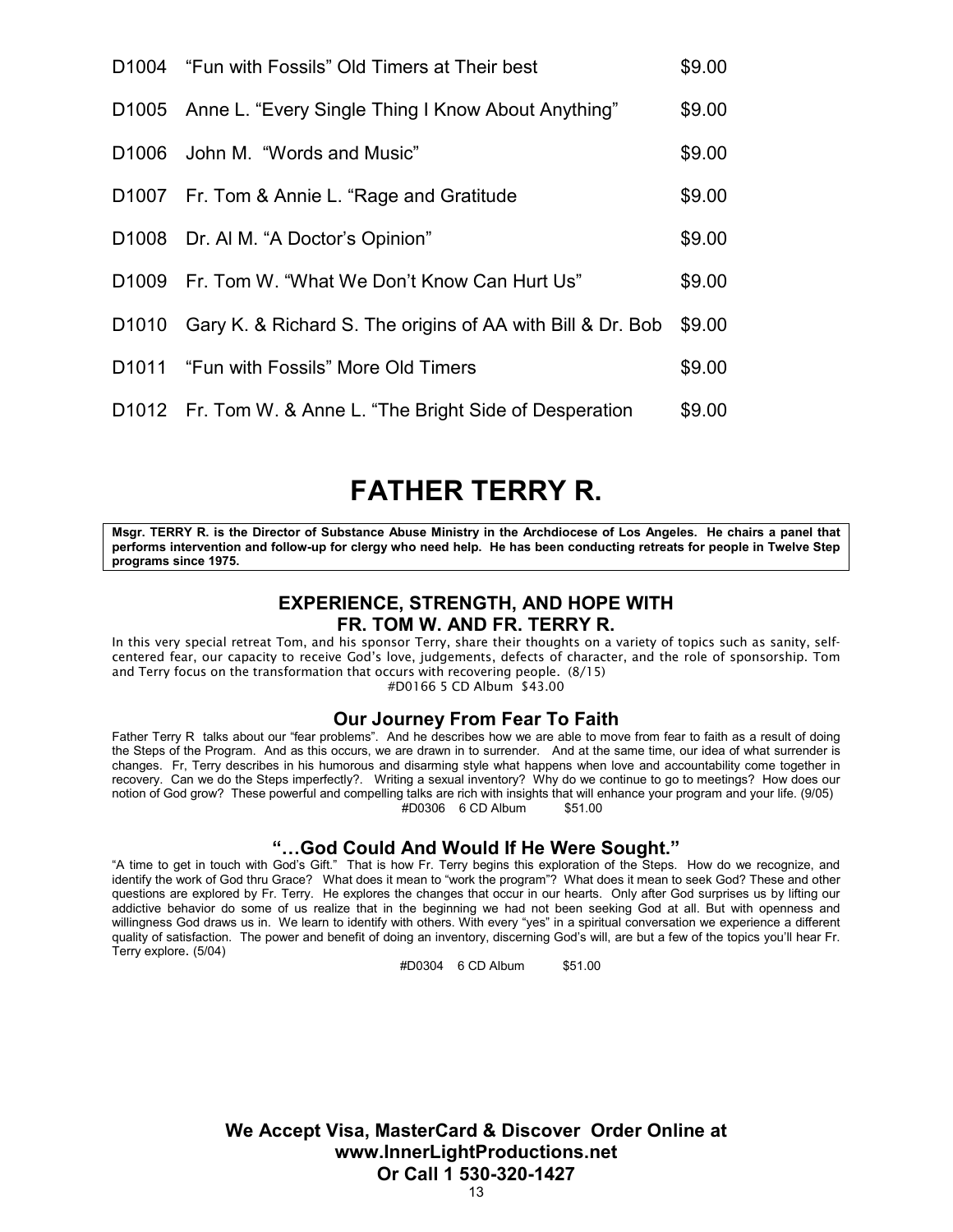#### **Identify Don't Compare**

Father Terry describes in his humorous and disarming style one of the earliest and most important spiritual experiences in AA recovery: learning to identify with others. How does identification happen? How can we transform a life of obsession and fear into one of love and acceptance? How can we learn to love and accept ourselves? How does each Step of the Program build upon this fundamental experience of opening our hearts and identifying? These powerful and compelling talks are rich with insights that could enhance your program and your life. (1/95)

#D0303 6 CD Album \$51.00

### **Accepting God's Grace**

Father Terry describes our journey of awakening in the AA Program as a process of learning to accept the Grace of God. He explores this process by sharing his own experience with insight, humor, and compassion. Among the many topics covered are the secret of the First Step, the nature of surrender, the Five Commandments of the World, the power and benefits of doing an inventory (and when you know you're ready), how to be of service, and discerning God's will from the desires of our ego. (6/94)

#D0301 6CD Album \$51.00

# **Family & Relationship Recovery Audio CDs Fr. Terry In the Language of Al-Anon**

#### **We Don't Have To "Git'M" - In the Language of Al-Anon**

Wanting to change someone to solve our problems is our disease. The legacy of loving an alcoholic is that we learn that nothing will turn out. Instead we deny our anger and disappointments. And we become a sick member of the family without ever having taken a drink. Father Terry takes us on a journey of getting acquainted with our own wounds and frustrations. And he shows us how we can start healing without the cooperation of the alcoholic. Our recovery starts by changing ourselves. We don't have to change history or someone else to heal. These talks are about how we change. And we no longer have to "git'm". (05/11)

#D0309 6 CD Album \$51.00

## **We Don't Have To Wait - In the Language of Al-Anon**

A freeing discovery in Al-Anon recovery is the awareness that we don't have to wait until the Alcoholic stops drinking. Our journey of liberation begins in working the 12 Steps in companionship with others now. Before recovery we waited. We waited for the alcoholic to change. We waited to see if our efforts worked or didn't work. We waited for the other shoe to drop. We waited for our prayers to work. When we live in recovery we get to respond to life in a sane and normal way. In recovery our head and heart are transformed by a fresh faith. (10/08) #D0308 6 CD Album

#### **The Al-Anon Paradox: Let Go and Get A Grip**

In his humorous style Fr. Terry talks about how we love under battlefield conditions. How our culture, from the time we are youngsters, puts a premium on control. But when we enter Al-Anon we are asked to give up our plan. This part of surrender can be counter intuitive. Fr. Terry talks of the bondage of self ...the bondage of a dream of control and how Al-Anon relieves us of this bondage. Terry talks of developing a relationship with a Higher Power. Why is it when praying we seldom get what we want or expect? The program can touch hearts and bring people alive. Its transformative. God's will is what anyone wants once they experience it. (5/07)

#D0307 6 CD Album \$51.00

#### **Choosing to be a Care-Giver Rather than a Care-Taker- In The Language of Al-Anon**

Join Father Terry as he takes us on a journey of self-discovery through the Al-Anon Program. In his straight forward, practical, and humorous style, he talks about some of the central issues of the program: How to open our hearts to others and identify rather than compare. How to realize our own powerlessness over people and circumstances and learn to surrender control. How to know the difference between people-pleasing and loving service. How to learn acceptance without tolerating abuse. How we give away the power in our lives and how we can take it back. How to release ourselves from anger and resentment. And how to move beyond victims and villains, beyond shame and blame. (8/94)

#D0302 6 CD Album \$51.00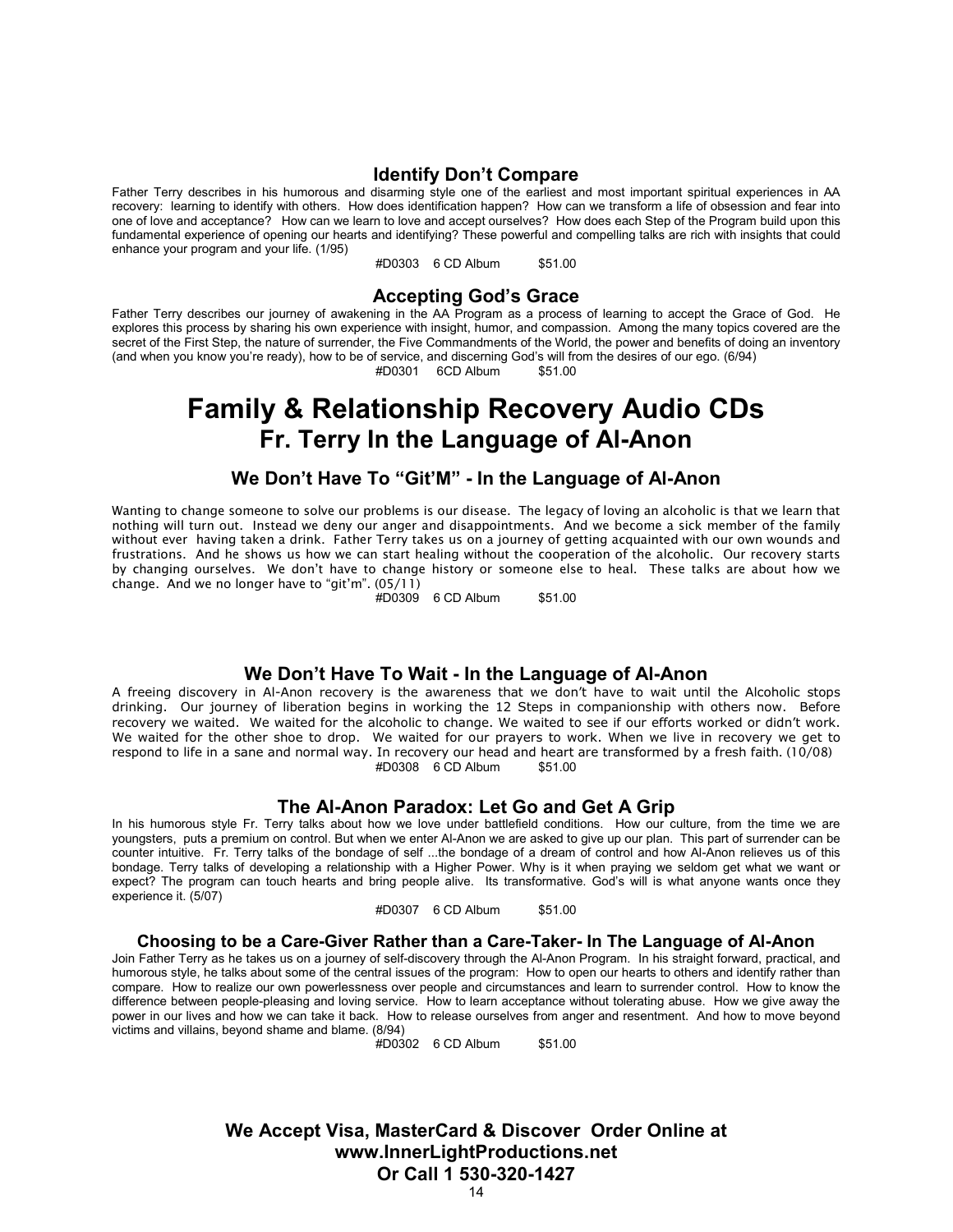#### **Letting Go…Letting God – In The Language of Al-Anon**

What a surprise most of us had when we discovered how tight a grip we had on how other people, places, and things had to be in order for us to have a life. Fr. Terry explores what happens through the Al-Anon program as we loosen that grip. And we are surprised by how our simple responses to 12 Step suggestions have such a synergetic effect with God's Grace and God's laws. We often start recovery when God appears to fail us…when we have hit bottom. Fr. Terry talks about surrender…what is real surrender? He explores the 12 Steps and the personal transformation that occurs. These talks encourage healing for any one touched by the disease of addiction or any family dysfunction. (6/04)

#D0305 6 CD Album \$51.00

## **Single Audio CDs by Fr. Terry**

| SD 1508 Fr. Terry           | <b>His Story</b>              | \$9 |
|-----------------------------|-------------------------------|-----|
| SD 1903 Fr. Terry & Fr. Tom | God 401A God's Grace          | \$9 |
| SD 1909 Fr. Terry & Fr. Tom | God 401B God is at Work       | \$9 |
| SD 1503 Fr. Terry           | <b>Identify Don't Compare</b> | \$9 |

| <b>HIS Story</b>              | -59 |
|-------------------------------|-----|
| God 401A God's Grace          | \$9 |
| God 401B God is at Work       | \$9 |
| <b>Identify Don't Compare</b> | \$9 |

## **JOHN McANDREW**

John McAndrew (MA, MDiv) is with SensibleSpirituality.com . For the last two decades, he has facilitated and directed retreats, seminars and workshops. A dynamic presenter and skilled facilitator— as well as a gifted musician and poet— John draws upon his own spiritual journey, combining music, poetry and humor in presentations that are both practical and challenging

#### **The Soul Of Recovery**

Our personal stories are "The Soul of Recovery". It's in those stories-the heart and soul of the Big Book– that we learn to consciously integrate the principles of recovery with our own core values and the practices (steps) which allow us to move into deeper freedom and integration. Recovery 3.0 offers a vision of spirituality which brings together our foundations (Recovery 1.0), the evolution of our life in recovery (Recovery 2.0) and emerging stories of new challenges, new freedoms, and new happiness (Recovery 3.0). Join with other individuals and couples in 12 Step Recovery—AAs, Al-Anons, other 12 & 12 fellowships, and anyone interested in integrating the 12 Steps into their practice—for a weekend of joy and hope and laughter and serenity. (7/15)

6 CD Album #D0509 \$51.00

#### **NAMING OUR ADDICTIONS - A Spirituality Of The 12 Steps**

This weekend retreat was designed for people in recovery, for those who love them and anyone interested in learning more about the disease of addiction and the spirituality that empowers them and keeps them on the road to recovery. John McAndrew looks at the nature of the 12 Step spiritual practice and it's application to the disease of addiction. These inspiring talks discuss the experience of substance and process addictions, denial, and codependency. Naming the addiction is somehow touching the wound to the soul which is where we are most accessible to God. With the 12 Steps and meditation, John shows us how it is possible for us to change our behaviors and our lives. (03/10)

\$51.00 #D0507 6 CD Album

#### **THE JOY OF LIVING**

The practice of the 12 Steps makes us ready to receive the gift of emotional sobriety. In this exploration of Step 12, John McAndrew guides participants in reflections on "the joy of good living". Focusing on the spiritual journey, topics include: learning to pay attention, why finding the right question is more important than getting all the answers, the importance of remembering, and the practice and gift of meditation. (06/09)

\$51.00 #D0506 6 CD Album

## **GRACE – A Power Greater Than Ourselves**

The struggle to let go of old ideas often makes it difficult to receive the new gifts of recovery. In these retreat reflections, John considers how the 12 steps can guide us to new attitudes and behaviors. Grace, an undeserved gift, paves the way into this new way of living. It's about forgiveness, about a God of your own experience, about music and poetry and beauty and brokenness and failure, about "what is" about gratitude and laughter and serendipity and the full reception of all the gifts we have received. I once was lost, but now I'm found. Was blind but now I see. Everything is grace! (06/08)<br>251.00 #D0505 6 CD Album

 $#D0505$  6 CD Album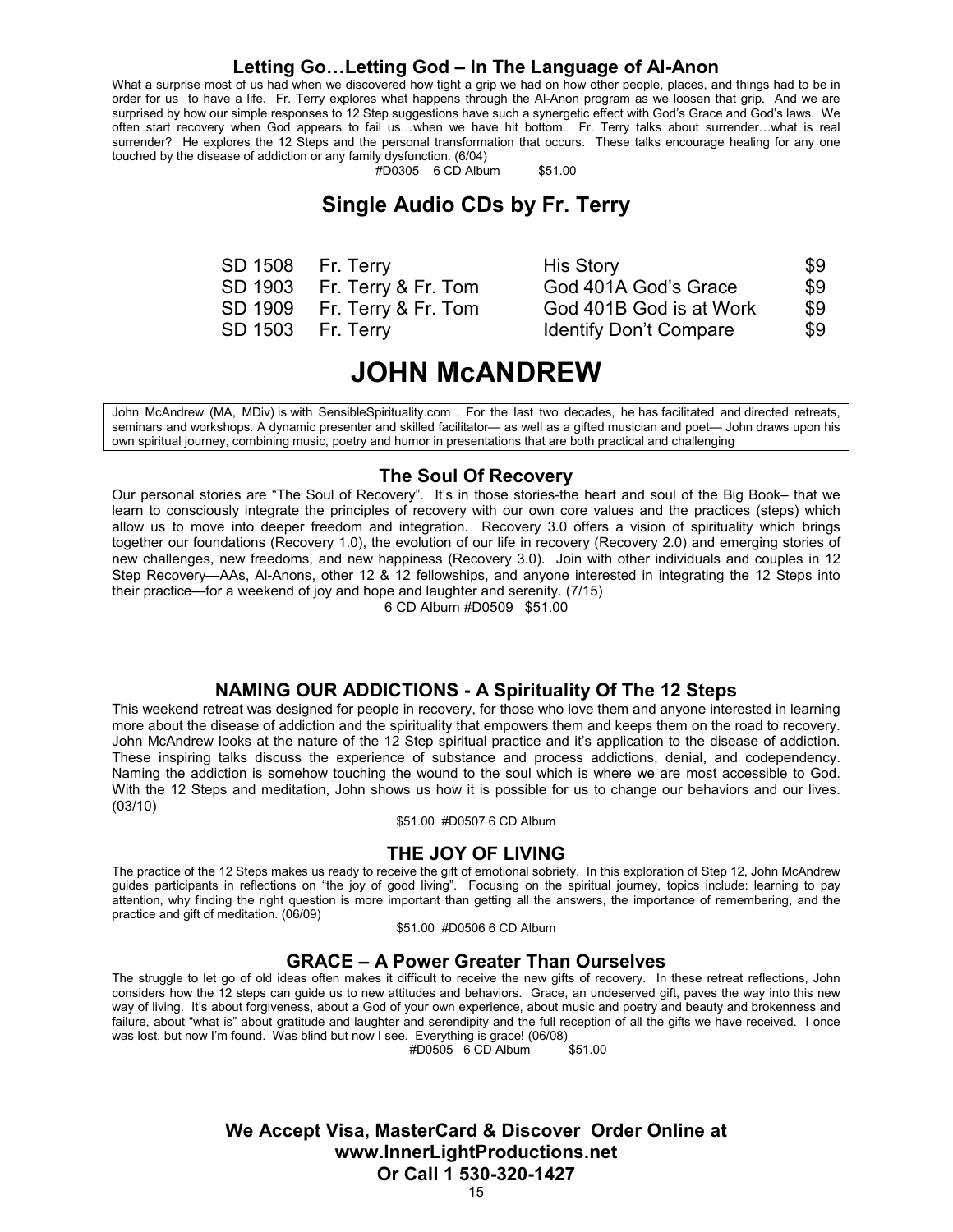#### **Extravagant Promises**

The Big Book, Alcoholics Anonymous, is full of promises for recovery— not only the "12 Promises" we often hear at meetings. Join John McAndrew and a group of recovering souls for a weekend of discovery in an open-book exploration of the multitudinous Promises found throughout our primary text—especially the greatest promise of all: that God could and would if He were sought! (03/08)

#D0504 6 CD Album \$51.00

#### **Usefulness – A Seventh Step Retreat**

John McAndrew reminds us that sharing our stories, even our darkest moments of "uselessness", allows God to make us more useful. The very things that brought us shame become transformative. Even our character defects become useful treasures. Grief and loss, which can isolate us, can be avenues of redemption. This is the transformation of self that we experience in the program. In these sessions, John shares his own spiritual journey and discusses topics such as humility, spirituality and sexuality in the context of the 12 Steps. And he reminds us that through prayer and meditation, we are given the strength and courage to do all that is possible, so that God can do what God does best: the impossible. (8/07)

#D0503 6 CD Album \$51.00

# **FATHER TIM M., SJ**

**Fr. Tim M. SJ After his ordination to the priesthood in 1991, he completed his doctorate in Molecular Neurobiology at Stanford University. Fr. Tim has been active in giving retreats for people in 12 Step programs for more than a decade, having remained sober since 1979. His retreat ministry began with an internship under the direction of Fr. Tom Weston, SJ in California and has taken him from Florida to Hawaii, and from Maine to Alberta Canada.**

### **Having Had A Spiritual Awakening - In the Language of Al-Anon**

The goal of life in recovery is serenity. The wisdom of those who have gone before us in the program tells us that the way of spirituality is the way to serenity. The 12th Step indicates that "the" result of our progress through the Steps is a spiritual awakening. Fr. Tim M. looks at the various spiritual awakenings we have already experienced, and looks more closely at the Steps so that our awakenings can be deepened. Fr. Tim uses a beautiful guided meditation from "Serenity Meditations I" by Mariette Dobrowolski and Kristoph Franz. For more information on this and their other wonderful guided meditations contact www.sandalsong.com. 6/03 #D0901 6 CD Album \$51.00

## **Good Grief! Letting Go In The Midst of Loss**

Letting go of our old ways of thinking and acting in AA recovery is crucial to our survival. But the loss of old friends (including especially? — alcohol), habits and attitudes can involve grief as well as joy. These inspiring talks By Father Tim M. look at grief from the standpoint of applying the 12 Steps to the process of our grieving, so that all of our losses can be good grief. Fr. Tim shares with us an exquisite 3rd Step Prayer and a beautiful prayer of forgiveness. Fr. Tim also uses two wonderful guided meditations from "Serenity Meditations I" by Mariette Dobrowolski and Kristoph Franz. For more information on these and their other guided meditations contact www.sandalsong.com. 5/03

#D0900 6 CD Album \$51.00

# **SISTER MAURICE**

SISTER MAURICE DOODY, P.P., M.A. is a consultant to religious communities on Chemical Dependency, and is a member of the Dominican Sisters of Sparkill, NY. She founded The Office of New Directions, a full time ministry devoted to educating religious communities about alcohol, alcoholism and chemical dependency. She has directed spiritual weekends for self-help groups since 1979.

## **Refreshing Our Spirits**

Sister Maurice is from the Bronx. She's down to earth, she's bright, she has a big heart, and she's very funny. For years she's led very popular retreats for recovering people on the East Coast. She begins by relating her own journey of recovery with her characteristic humor and energy. Then she launches into the theme: how to give ourselves a spiritual tune up. She identifies a list of simple and practical things we can do every day to keep in touch with the miracle of recovery. Our attitude determines our outlook on life, and that by taking simple steps to change our attitude we can revolutionize the way we experience our world and everyone in it. (4/95)

#D0801 3 CD Album \$26.00

## **Single Audio CDs by Sister Maurice**

| SD 1560 | Sister Maurice On Spirituality |                                      | \$9 |
|---------|--------------------------------|--------------------------------------|-----|
| SD 1557 | Sister Maurice The Bronx       |                                      | \$9 |
| SD 1558 |                                | Sister Maurice On The Road Again \$9 |     |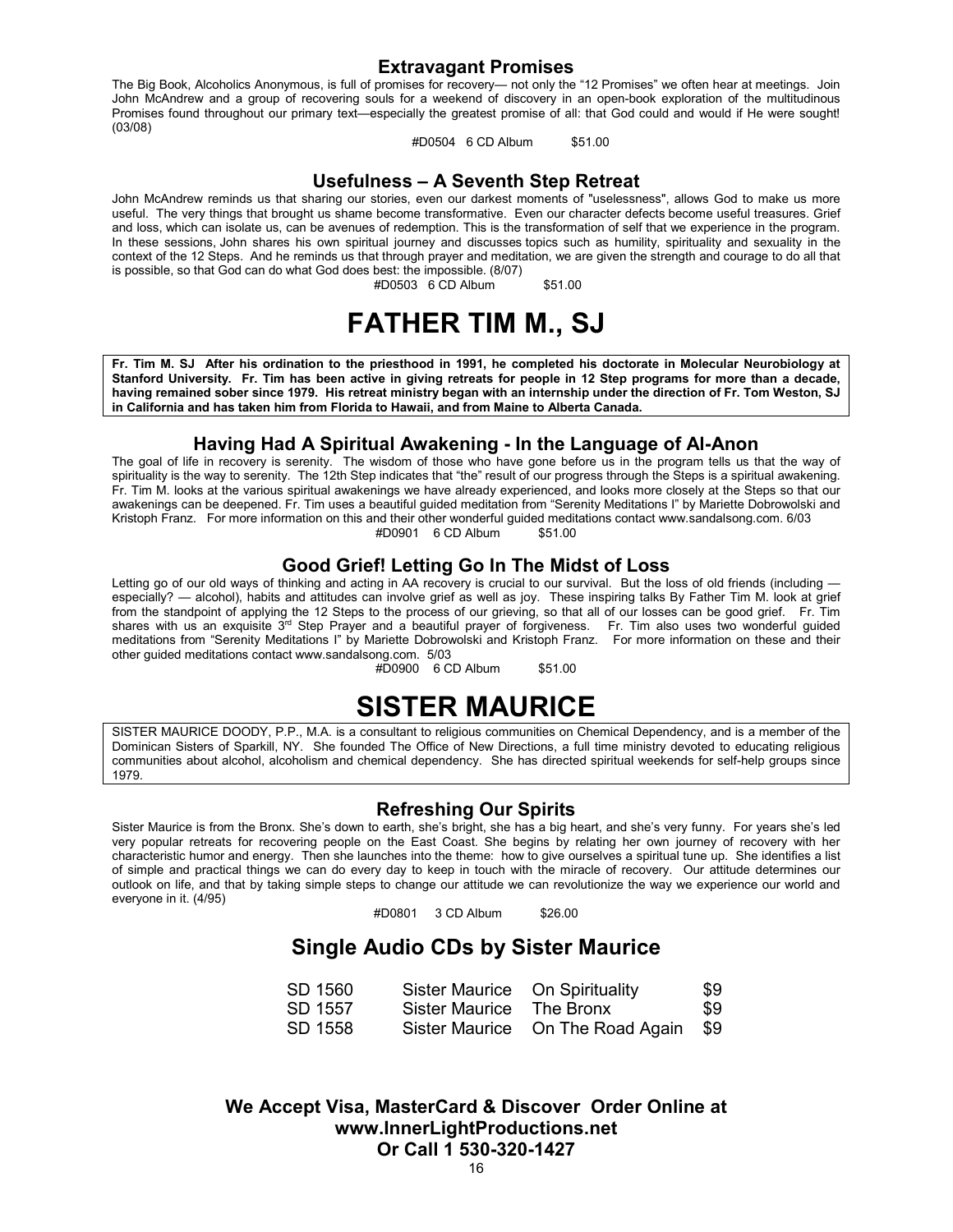# **FATHER JIM HARBAUGH SJ**

Fr. Jim Harbaugh SJ Is the assistant pastor at St. Leo's Church in Tacoma, WA a parish that has been helping marginal members of society for decades. He is the author of books and articles on 12 Step Recovery. He has been leading retreats for recovering people since 1991

## **EXPERIENCE, STRENGTH AND HOPE WITH FR. TOM W. AND FR. JIM H.**

In this very special retreat, Tom and Jim share their thoughts on a variety of topics such as humility, compassion, the qualities of mature people, resistance to change, perfectionism and relationships. Tom and Jim use the language of AA and Al-Anon focusing on the transformation from self-will to God's will. (1/16) \$51.00 #D0167 6 CD Album

**Steps On The Road To Sanity - In the Language of Al-Anon**

What do we do when our loved ones are on a roller coaster? What happens when the people around us make profoundly poor choices? Fr. Jim Harbaugh gently shows us that we don't have to give up on our own hopes and dreams. And that we are not responsible for other people's choices. These talks describe how character defects are also assets applied backwards. And he explains that when we obsess, all growth stops. And he shows us how we can change, using the Steps. Through his wonderful gift of telling stories, Fr. Jim reminds us that our Higher Power is not limited by our own lack of imagination. And that through the Program we are restored to sanity. (05/09)

#D0604 6 CD Album \$51.00

## **Beyond Our Imagination: Growing Up With The 12 Steps**

In recovery, our experiences and lives are so much greater than our imagination could ever have thought of. Fr. Jim Harbaugh reminds us of this through his descriptive stories when taking us through the Steps. As we take the Steps we become restored to sanity. Fr. Jim shares with us what the 12 signs of sanity look like. Having had an addiction or in living with addiction we stopped growing. The theme of these wonderful talks is about growing up morally in recovery. Fr. Jim shows us what a moral grown up looks like – and the 3 things that a moral grown up does. He discusses how, using the Steps, we advance from shame to guilt. He shows us how shame is not useful, but surprisingly guilt is. Throughout these talks we realize that a power greater than ourselves is at work (9/08)

#D0603 6 CD Album \$51.00

### **One More Story for The Road**

Father Jim is a great storyteller. He tells stories that are funny, revealing, and profoundly moving. Stories about life, about recovery, and about hope. He shares stories from his life, from scripture, and from literature. In this retreat Father Jim speaks about two key features of life in recovery. Recovery is about stories. When we get to meetings we hear other people's stories. Eventually we realize that we realize that we have a story too, and we start to tell it. And our stories, however humble, have a lot to do with all the Great Stories, the myths and tales of the spiritual traditions and of everyday life. Recovery is about a path. He describes us as pilgrims together, going someplace holy, trading stories along the way. And it's the stories and the journey that lead us to wholesomeness, sanity, and the richness of our humanity (2/95)

#D0601 6 CD Album \$51.00

#### **We Had To Be Smashed: Some Words of Bill W.**

How do we recover our feelings, our humanity and our lives when we get sober or begin to come to terms with our dysfunctional families? Jim Harbaugh tells us stories about this process from his own experience and from the great literature of the world. With humorous and moving anecdotes—from Ed Wood to Tolstoy, from Bill W. to the Bible-he describes the depths of disease and the heights of recovery. What does honesty really mean and why is it essential for recovery? How can we recognize and deal with the voices in our head? What can we do with guilt and shame? How can we know the will of God? A practical guide for dealing with our past, finding reconciliation and forgiveness, and turning our experiences into our greatest asset (5/95)

#D0602 6 CD Album \$51.00

## **Living With Chronic Pain – Fr. Jim H.** #D2109 Single CD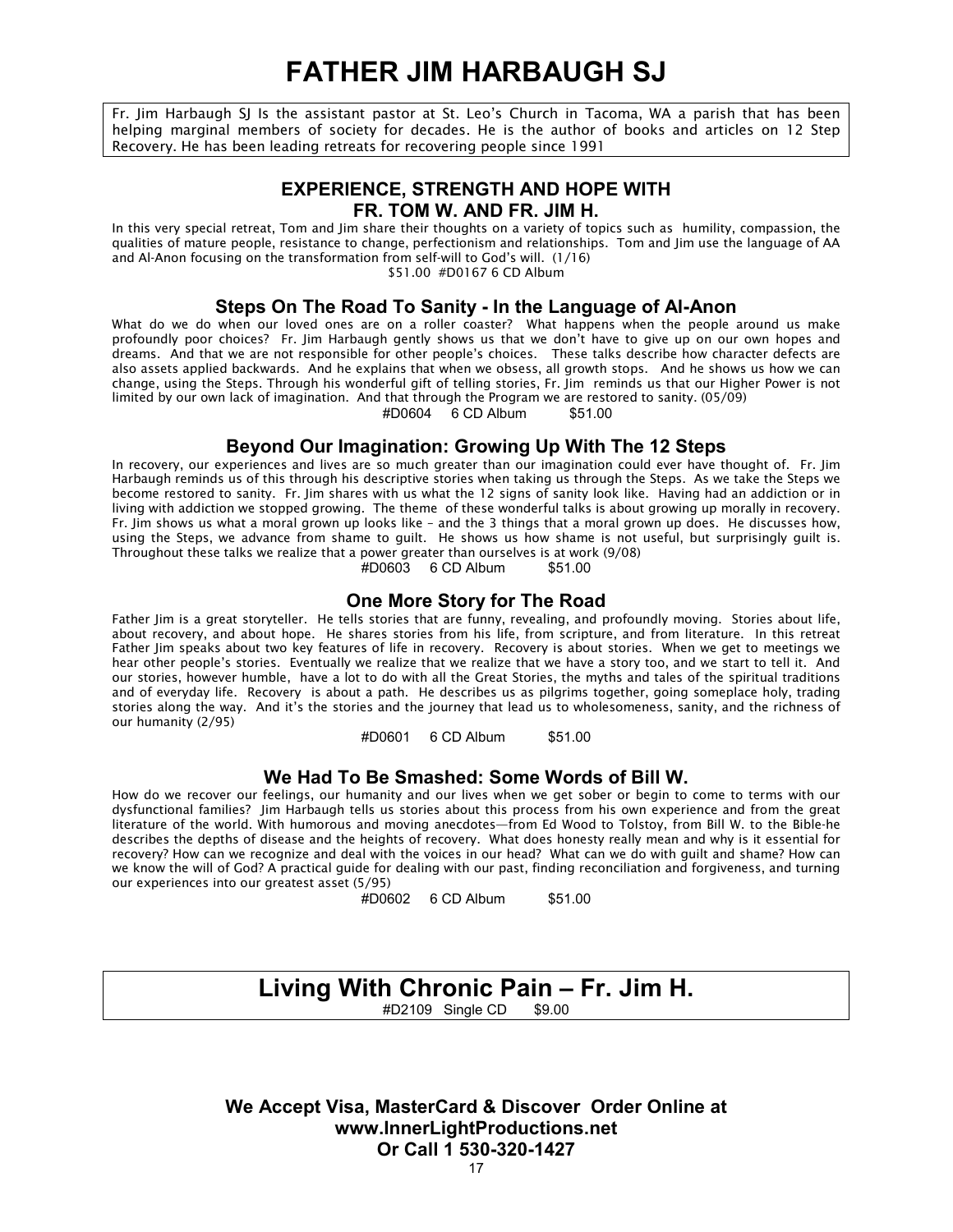## **Fr. Patrick Mullin**

Fr. Patrick Mullin, CM was ordained in 1975 for the Congregation of the Mission, commonly known as Vincentians. Fr. Pat was on the staff of DePaul Evangelization Center in Montebello and is now the director of St. Mary's Seminary, a retreat center in Santa Barbara. Fr. Pat, sober since 1983, has been doing recovery retreats since 1989.

## **Gifts of the Steps**

Do you think that working the steps is about becoming perfect? Do you wish that difficult circumstances would go away? Do you have conversations in your head and then feel upset? Then these talks are for you. Fr. Patrick Mullin takes us on a journey of an awareness of the incredible gifts we receive in sobriety. Like fully knowing that our greatest gift is of complete and utter powerlessness. Sharing his own experience with the steps, and with a lot of humor, Fr. Pat shows us how to shift our thinking about current problems. We can change the conversations in our head. And the difference between a good day and a bad day is awareness. He shows us how to be more aware of our value and beauty, as well as the gifts that are in front of us each and every day. Fr. Pat shares his gift to practice of the awareness of the presence of God. And he reminds us what a miracle we have been given and that any day that we are aware of our gifts is a great day. (8/03) Available in the language of Al-Anon.  $\text{\#}$ D0700 6 CD Album \$51.00

6 CD Album \$51.00 **Gifts of the Steps In The Language of Al-Anon** #D0702

## Fr. Tom Bonacci CP

Fr. Tom Bonacci CP is a Catholic Priest of the Passionist order, ordained in 1972. He has served as Retreat Director , Chaplain of several hospitals and universities and is the founder of the Interfaith Peace Project of Contra Costa Co. An active member of 12 step programs for 25 plus years he leads retreats of all types worldwide

## Opening Our **Hearts**...Transforming Our Losses

Ours is an age of guilt. We feel guilty about everything. At least, we are invited to feel guilty to the point where we believe we are responsible for everything and everyone at the expense of our own well-being. The guilt causes us to suffer the loss of a sense of "healthy self". In fact , we suffer many losses in our battles with alcohol and addiction. Our retreat will uncover the dynamics of addiction and recovery inviting us to be aware of our inner wisdom. Opening our hearts is like opening a precious gift. The blessings are transformative for self and others. 08/16

#D0401 5 CD Album \$43.00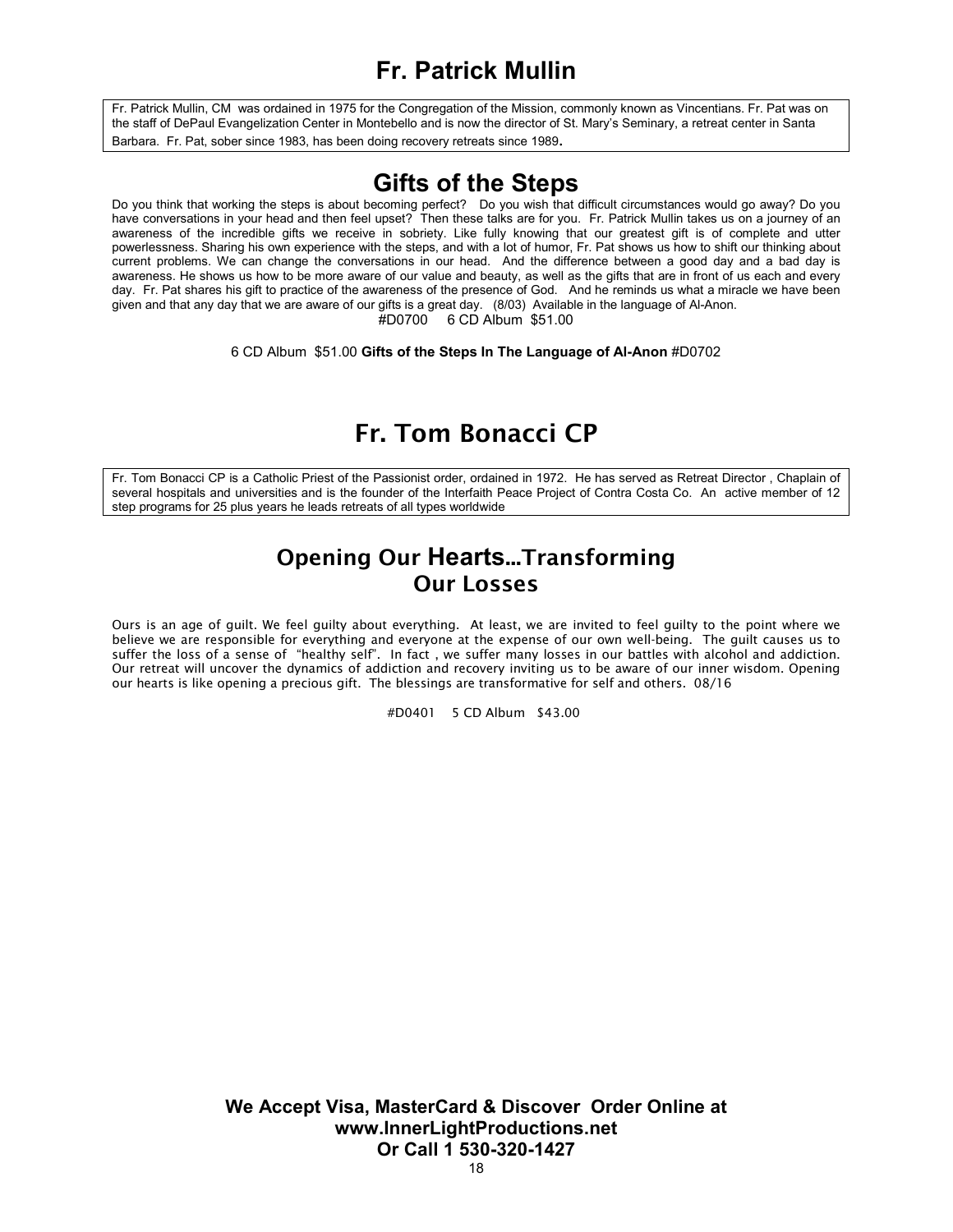#### **Popular Talks On CD From Sober Trips and Conferences**

**The Big Book Comes Alive with Joe and Charlie**

**SD1402 Eight CDs including worksheets \$68**

- **Alcohol & Drugs**
- **SD1410 Earl H., Venice CA 1995 \$9**
- **SD1506 Earl H., West Los Angeles, CA 1995 \$9**
- **SD1512 Clancy I., Los Angeles, CA 1995 \$9**
- **SD1553 Earl H., Venice, CA 1996 \$9**
- **SD1607 Clancy I., Venice, CA 1996 \$9**
- **SD1606 Step 9 Making Amends, Fr. Tom W. 1996 \$9**
- **SD1413 Step 3, Fr. Tom W. 1995 \$9**
- **SD1415 Step 11, Fr. Tom W. 1995 \$9**
- **SD1416 Her Story, Annie L., San Rafael, CA 1995 \$9**
- **SD1613 Being a Writer In Recovery Annie L. San Rafael CA 1996 \$9**
- **SD1552 Step 6 & 7, Fr. Tom W. 1996 \$9**
- **SD1554 11th Step Reflections, Fr. Tom W. 1996 \$9**
- **SD1417 Father Tom W. His Story, 1995 \$9**
- **D2122 Earl H. Redondo Beach CA 1998 \$9**
- **D2123 Scott R. Van Nuys CA 1998 \$9**
- **D2114 Fr. Tom W. Grass Valley CA 2006 \$9**
- **D2115 Sister Bea, Brea CA 2003 \$9**
- **G0105 Attractions Rather Than Promotion, Fr. Tom W. 1996 \$9**
- **SD1602 The 12 Steps, Earl H., Los Angeles, CA 1996 \$9**
- **G0102 Dr. Earle M. AA Holy Land Cruise 1996 \$9**
- **Al-Anon**
- **G0204 The 12 Steps of Al-Anon, Blanche M. 1998 \$9**
- **G0206 Sponsorship & Tools, Fr. Tom W. & Blanche M. 1998 \$9**
- **G0203 Loving Intimacy & Relationships, Fr. Tom W. & Blanche M. 1995 \$9**

**Emotional Sobriety, and Relationships, Dr. Paul O.**

- **SD1810 Communication In Relationships Dr. Paul & Max 1997 \$9**
- **SD1562 Acceptance, Dr. Paul O. 1996 \$7**
- **SD1708 Emotional Sobriety in Relationships, Dr. Paul O. & Max O. Nancy & Scott R. 1997 \$9**
- **SD2007 You Can't Make Me Angry, Dr. Paul O. 1998 \$9**
- **SD1562 Acceptance, Dr. Paul O. Laguna Niguel, CA 1996 \$9**

**Sponsorship and History**

- **SD2005 Sponsorship Earl H., Los Angeles, CA 1998 \$9**
- **SD1608 Sponsorship, Clancy I., Los Angeles, CA 1996 \$9**
- **SD1407 History of AA, Sandy B, Washington, DC 1996 (2 CD album) \$17**
- **SD1610 The Home Group, Johnny H. 1996 \$9**

**Over Eaters Anonymous - 12 Step Marathon, Oakland, CA 1997**

- **DA 2000 Complete Set of 7 CDs \$60**
- **OA 2001 Step 1, Andrea S. Millbrae, CA 1997 \$9**
- **OA 2002 Step 2 & 3 Sam P. San Jose, CA 1997 \$9**
- **OA 2003 Step 4 &5 Jenn L. Oakland, CA 1997 \$9**
- **OA2004 Step 6&7 Maggie F. Studio City, CA 1997 \$9**
- **OA 2005 Step 8 & 9 Cheryl R., Adelanto, CA 1997 \$9**
- **OA 2006 Step 10 & 11 Peter, S. Jacksonville, OR 1997 \$9**
- **OA 2007 Step 12 Eda S. San Pedro, CA 1997 \$9**